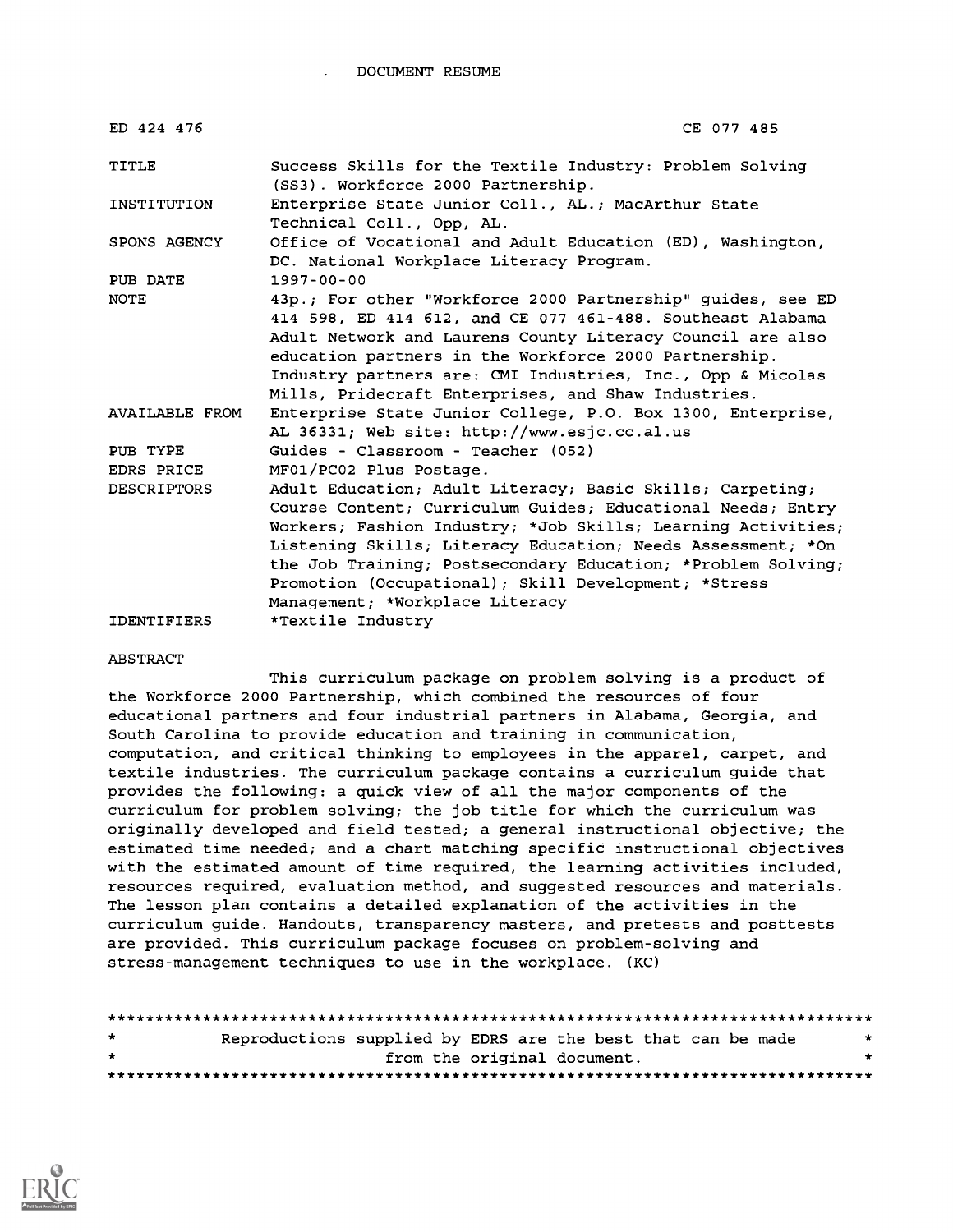

Success Skills for the Textile Industry: Problem Solving (SS3)

#### EDUCATION PARTNERS

Enterprise State Junior College

MacArthur State Technical College

Southeast Alabama Adult Network

## Laurens County Literacy Council

INDUSTRY PARTNERS

CMI Industries, Inc.

Opp & Micolas Mills

Pridecraft Enterprises

Shaw Industries

The Workforce 2000 Partnership combines the resources of educational and industrial partners to provide education and training in communication, computation and critical thinking skill to employees in the apparel, carpet and textile industries. The project is funded by a US Department of Education National Workplace Literacy Program grant awarded over three years to Enterprise State Junior College in the amount of \$2,243,470 (70%) with committed private sector matching funds of \$961,487 (30%), bringing the total program resources to \$3,204,957. The activities of the Partnership do not necessarily represent t not assume endorsement by the Federal Government. Participation by the education or industrial partners in the project should also not be construed as endorsement by the Government of any partners' products.

2

ŧ,

0 Minor changes-have been made to improve reproduction quality.

originating it.

U.S. DEPARTMENT OF EDUCATION Office of Educational Research and Improvement **ÁTIONAL RESOURCES INFORMATION<br>CENTER (ERIC)** CENTER (ERIC) This document has been reproduced as received from the person or organization

Points of view or opinions stated in this document do not necessarily represent official OERI position or policy.

017445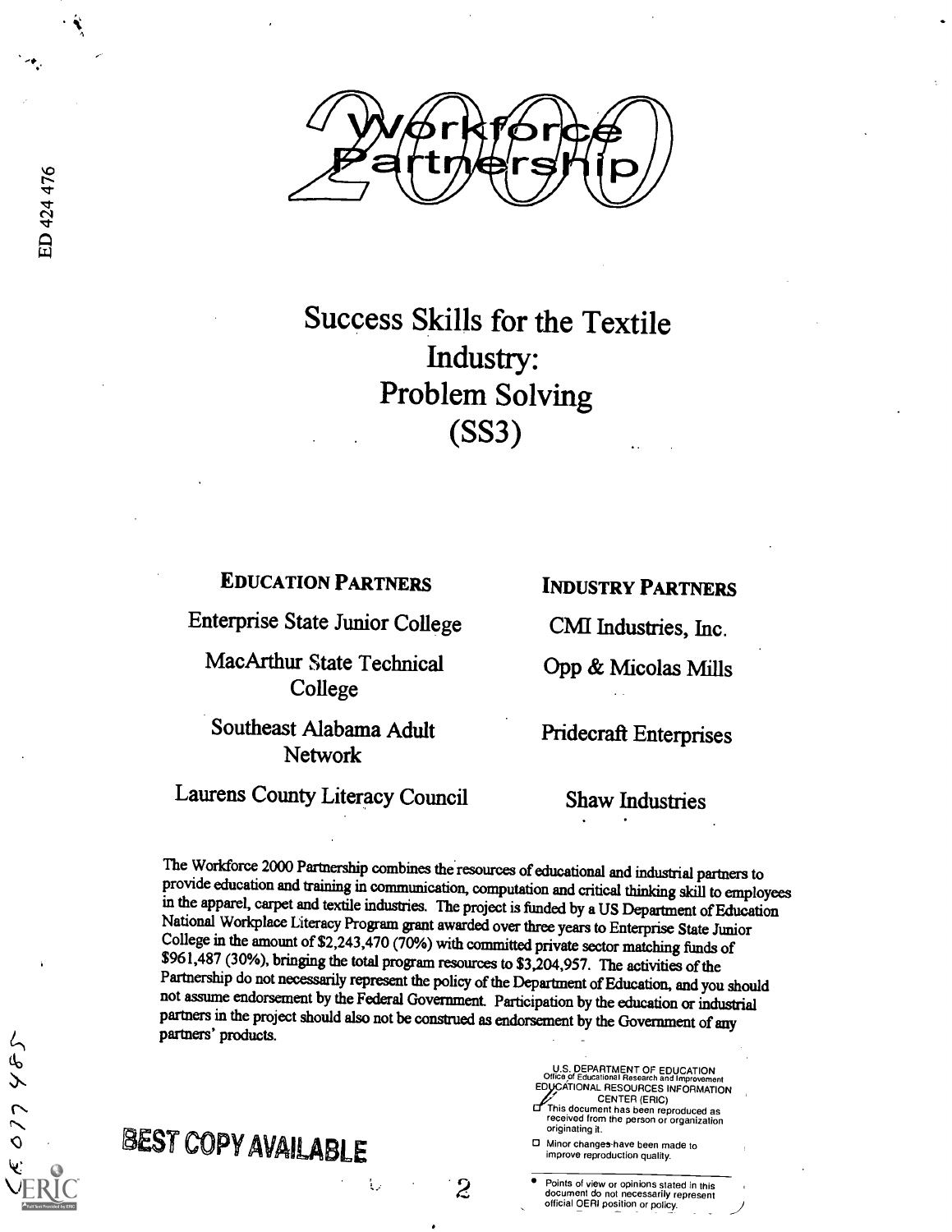# TABLE OF CONTENTS

 $\hat{\mathcal{A}}$ 

 $\mathcal{L}(\mathbf{X})$  and  $\mathcal{L}(\mathbf{X})$  and  $\mathcal{L}(\mathbf{X})$ 

 $\sim 10^{11}$ 

l.

| III. Lesson Plan $\ldots \ldots \ldots \ldots \ldots \ldots \ldots \ldots \ldots \ldots \ldots \ldots 5$ |
|----------------------------------------------------------------------------------------------------------|
|                                                                                                          |
|                                                                                                          |

 $\label{eq:2.1} \frac{1}{\sqrt{2}}\int_{0}^{\infty}\frac{1}{\sqrt{2\pi}}\int_{0}^{\infty}\frac{1}{\sqrt{2\pi}}\int_{0}^{\infty}\frac{1}{\sqrt{2\pi}}\int_{0}^{\infty}\frac{1}{\sqrt{2\pi}}\int_{0}^{\infty}\frac{1}{\sqrt{2\pi}}\int_{0}^{\infty}\frac{1}{\sqrt{2\pi}}\int_{0}^{\infty}\frac{1}{\sqrt{2\pi}}\int_{0}^{\infty}\frac{1}{\sqrt{2\pi}}\int_{0}^{\infty}\frac{1}{\sqrt{2\pi}}\int_{0}^{\infty}\frac{$ 

 $\mathcal{L}^{\text{max}}_{\text{max}}$ 

 $\mathcal{L}^{(1)}$ 

 $\sim 10$ 

 $\mathcal{L}_{\text{eff}}$ 



 $\cdot$   $\circ$ 

 $\hat{\mathbf{r}}$ 

 $\sim$  3

 $\overline{3}$ 

1

 $\bullet$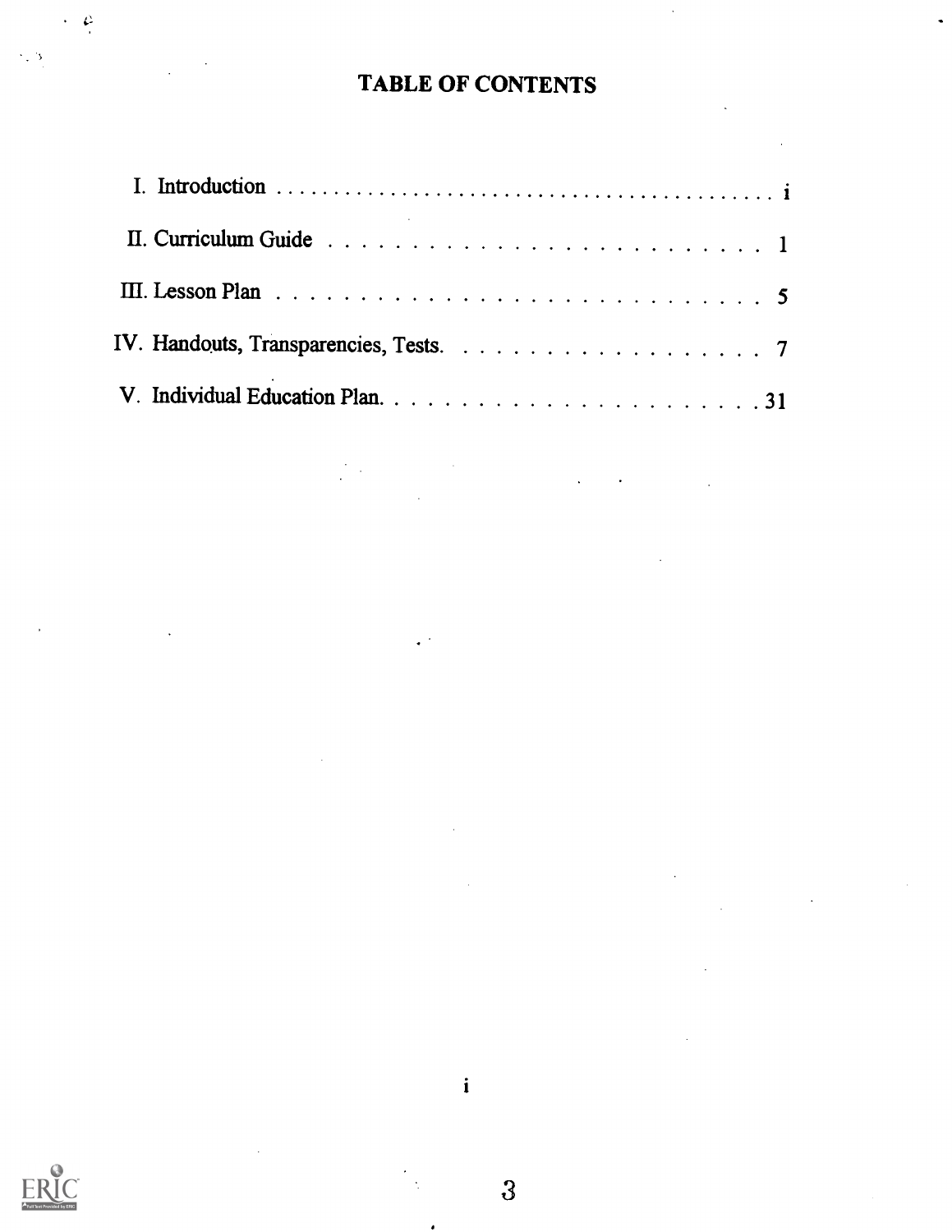## **INTRODUCTION**

The Workforce 2000 Partnership is a network of industries and educational institutions that provides training in communication, computation, and creative thinking to employees in the textile, apparel, and carpet industries. The Partnership serves line employees and first-line supervisors at 15 plants in Alabama, Georgia, and South Carolina. The curricula for these topics are developed by the educational partners, which include a junior college, a technical college, and two adult education/literacy programs.

The Partnership uses functional context curricula to teach the topics listed above. This introduction will describe how the curriculum is developed, the contents of this curriculum package, and how to involve learners in the educational process.

#### CURRICULUM DEVELOPMENT

Before writing curriculum, instructors must know what employees need to learn. An instructional need is defmed as the difference between what workers know and what the job requires. Project staff employ a variety of methods to analyze the duties and tasks of the jobs, as well as what kinds of communication, computation, and creative thinking skills are required. The analyses include interviewing exemplary workers; observing these workers on the job; interviewing groups of workers who perform the same or very similar jobs; reviewing documents such as job descriptions, handbooks, signs, memoranda, etc; interviewing supervisors and managers; and structuring surveys to be completed by workers, supervisors, and managers. During the analyses, the curriculum developer will also look for skills that the worker must perform to be considered for promotions.

Needs assessment is a vital part of the curriculum development process because the educator must fully understand what a worker does in order to determine what the worker must learn. As the needs assessment process continues, the educator also collects numerous documents to use as materials for instruction. The use of work-specific materials for instruction is what sets workplace education apart from other types of adult education. These materials allow skills to be learned in the classroom and more readily transferred to the plant floor. Therefore, reading skills improvement takes place as the worker is reading and comprehending the employee handbook; math skills improvement happens while the worker is computing percentages for production; and thinking skills improve as the worker is learning to work as a team member.

#### CONTENTS OF THIS CURRICULUM PACKAGE

#### The Curriculum Guide

The curriculum guide provides a quick view of all the major components of the curriculum. The job title for which the curriculum was originally developed and field tested is given in the upper left hand corner under the name of the curriculum module. Next is the General

ü

Ù

 $\mathcal{A}$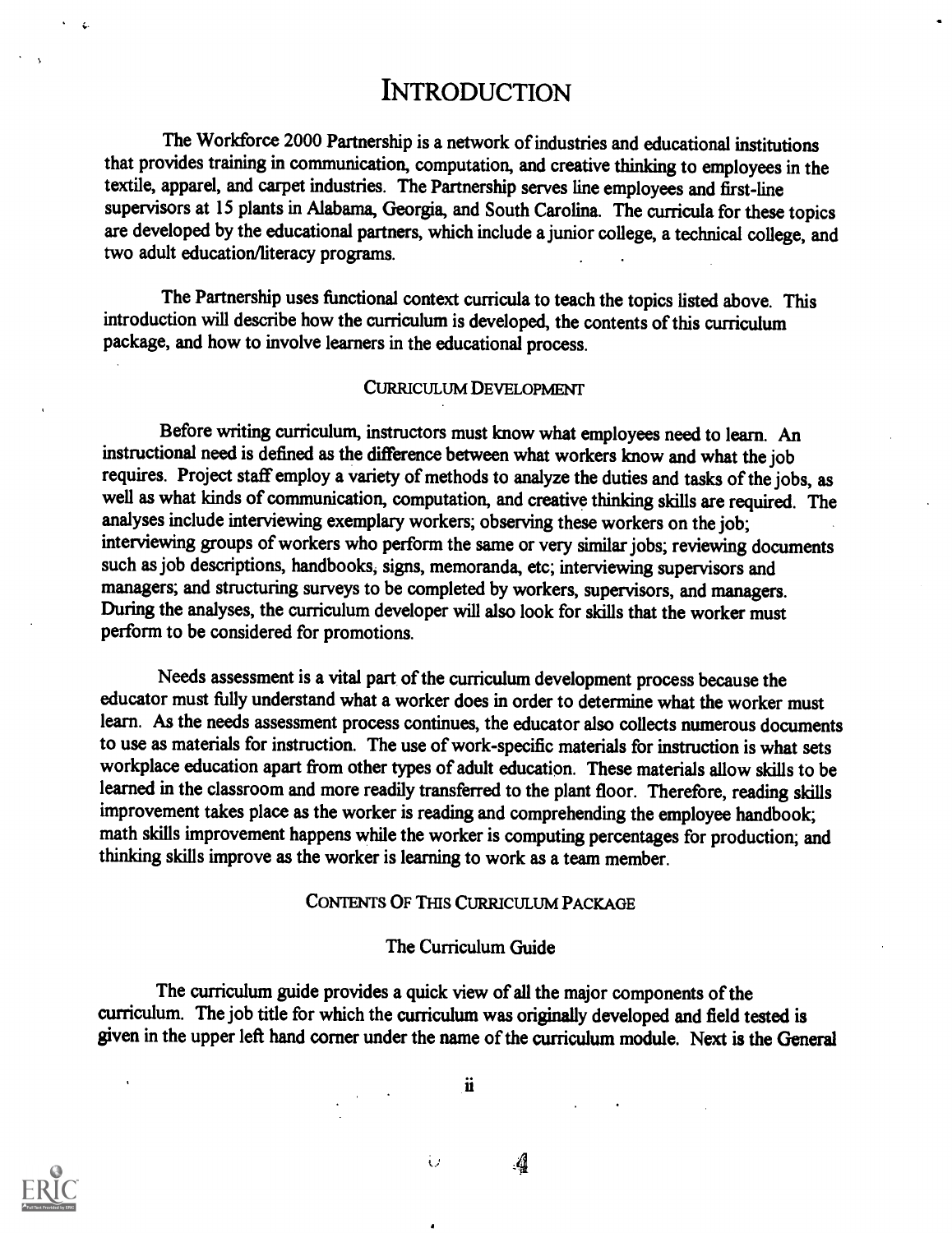Instructional Objective that defines the major purpose of the curriculum. The Overall Time is listed to estimate the amount of time that should be devoted to the entire module.

The chart is used by reading across the columns to match the Specific Instructional Objective with the estimated amount of time required, the Learning Activities, Resources required for the activities, and the Evaluation method used to assess achievement of the specific objective. The instructor should carefully review the column on Resources / Materials to ensure that necessary items are readily available. Copyrighted materials may be referenced in the Resources section of the Curriculum Guide; however, no copyrighted material has been duplicated and placed in this module.

#### Sequencing Learning Activities

Project staff use a model of instructional sequencing adapted from Literacy at Work by Jori Phillipi'. In this model, the instructional sequence begins with an activity designed to invite the learners into the learning process. This activity will allow the learners to bring to mind past learning and experiences in a way that will facilitate the learning of new information. The activity may come from the workplace or from other real-life situations.

Once the new information has been presented, learners participate in activities designed to practice skills clustered in increasingly larger chunks. These skills are then applied to situations from the workplace to maximize the transfer of the skills learned. A closure activity provides for review and assessment of the skills learned and may also identify needs for further learning.

#### Lesson Plan

The Lesson Plan contains the detailed explanation of the activities referenced on the Curriculum Guide. Note that the numbering system for the activities is the same on the Curriculum Guide and in the Lesson Plan. In reviewing the Lesson Plan, the instructor should look for places where more appropriate work-specific items can be substituted. This substitution customizes the curriculum for the specific work site and makes the learning activities more meaningful for the learners involved.

#### Handouts. Transparencies and Tests

The Lesson Plan may require that handouts and/or transparencies be used in teaching the module. If so, these items are located behind the Lesson Plan in the curriculum package and are designated as Handouts or Transparencies in the header at the top of the page. If a pre- and posttest (called Preview and Review) are a part of the module, these will also be found in the Handouts section.

ŧ.



iii

笱

<sup>&</sup>lt;sup>1</sup> Phillipi, Jori. Literacy at Work: The Workbook for Program Directors. New York: Simon & Schuster Workplace Resources, 1991.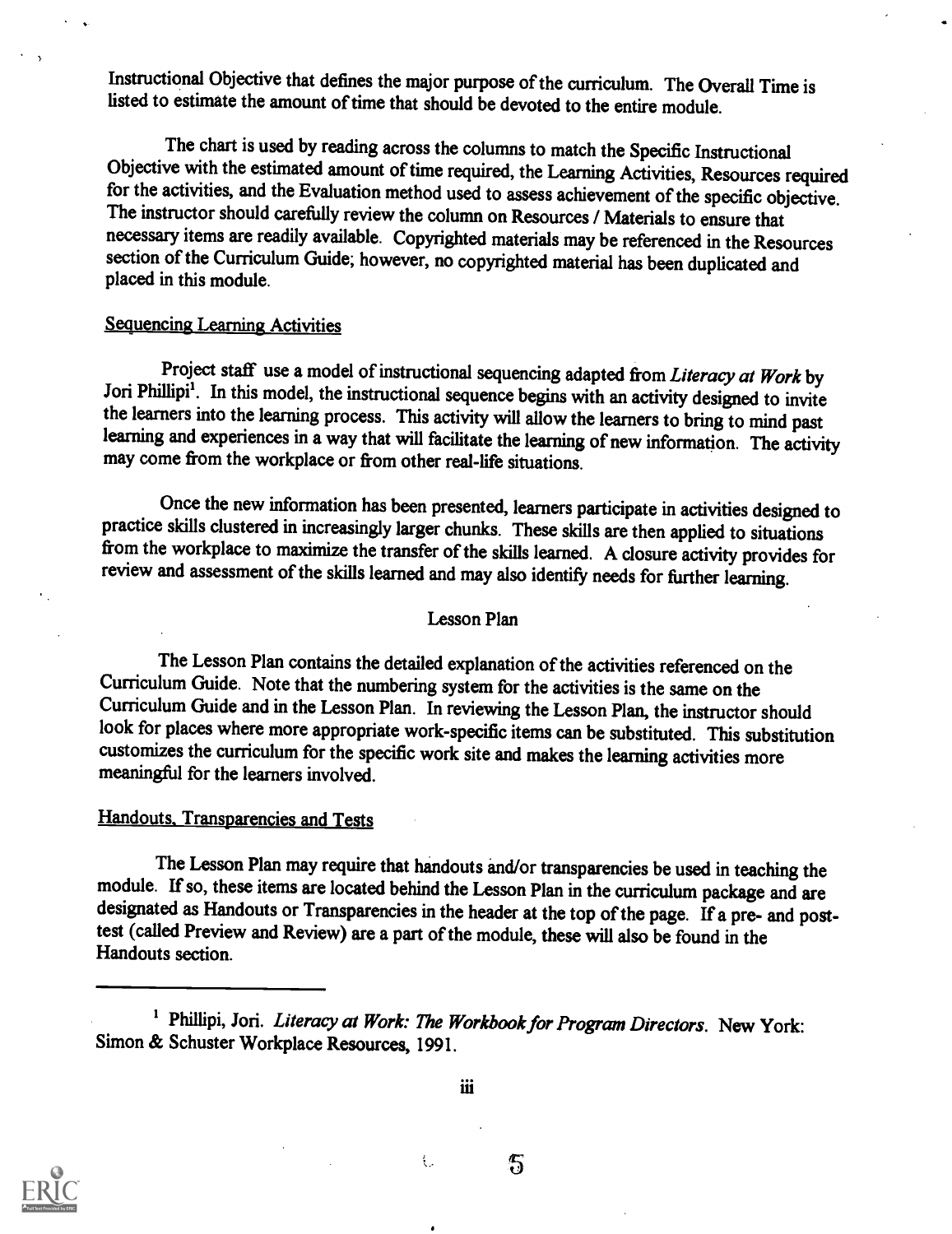It is essential to provide opportunities for the adult learners to recognize their place in the educational process. The first step in the process is the assessment of the learner's skills and needs, performed jointly by the learner and the instructor. This assessment, becomes a part of the learner's Individual Education Plan (IEP). The IEP forms used by the Partnership are contained in this module. The LEP provides fof collection of demographic data, evaluation of learner's skills and needs, and an outline of the activities in this module.

Every activity contains opportunities for evaluation, and, as much as possible, the learners perform the evaluation themselves. As curriculum is written, a page is developed for the learners to use to follow the sequence of activities and to document their performance. This page, called the Learner's Page, becomes a part of the 1EP.

Frequently, pre- and post-tests (referred to as Previews and Reviews) are administered as a part of the evaluation process. Learners participate in scoring these tests and write their scores on their pages. To vary the assessment methods, the learners may be asked to rate themselves on their ability to perform certain skills, to write a phrase or statement that expresses their belief about their learning, or to specify what skills need more practice.

The purpose for including the learners in the evaluation process is to help them understand that assessment is reflective, constructive, and self-regulated. The learners, having participated in an ongoing needs assessment process, understand why they are participating in the learning activities. Therefore, including them in the evaluation of the learning gives them opportunities for relearning, synthesizing, and applying the skills.

Written self-evaluative comments on the Learner's Page also provide opportunities for communication between the learner and the instructor. This type of assessment is teacher-mediated (i.e. usually done when instructed by the teacher), ongoing, and cumulative. The Learner's Page is filed in his or her folder which is regularly reviewed by the instructor. During the reviews, the instructor may write comments in response to those made by the learner.

The goal of this curriculum is to enable learners to transfer classroom academic learning to the plant floor, thereby improving both productivity and efficiency. This curriculum will be most effective if the instructor customizes the curriculum to the specific worksite.

For more information about the project or the curricula contact:

Susan Steck, Project Director Workforce 2000 Partnership Enterprise State Junior College P.O. Box 1300 Enterprise, Alabama 36331

TEL: (334) 393-ESJC extension 226 FAX: (334) 393-6223



iv

46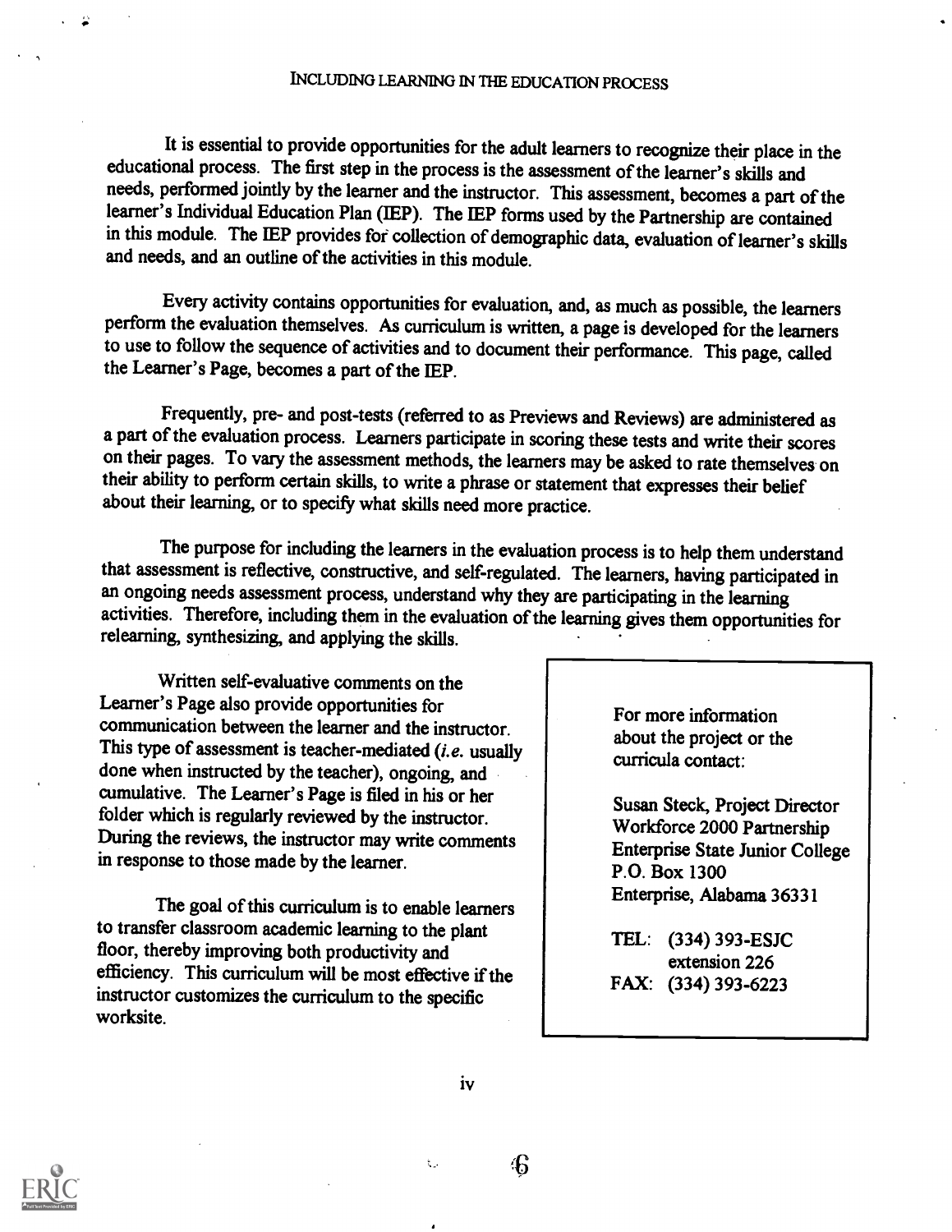ERIC

Module: Problem Solving<br>Job Title: Hourly Textile Employee<br>General Instructional Objective: To apply problem solving techniques to management of workplace stress

| General Instructional Objective: To apply<br><b>Job Title: Hourly Textile Employee</b><br>Module: Problem Solving<br>Overall Time: 4 hours |                  | problem solving techniques to management of workplace stress<br>DIND MINITER                                 | Author: Wanda Bass/Phillip Johnson            | Page 1                                                                                                |  |
|--------------------------------------------------------------------------------------------------------------------------------------------|------------------|--------------------------------------------------------------------------------------------------------------|-----------------------------------------------|-------------------------------------------------------------------------------------------------------|--|
| Instructional<br><b>Objective</b><br>Specific                                                                                              | Time             | Learning Activities                                                                                          | Resources/Materials                           | (Process/Status)<br>Evaluation                                                                        |  |
| (Motivation)                                                                                                                               | $15 \text{ min}$ | Brainstorm - causes and<br>Motivational Activity:<br>effects of stress<br>$\mathbf{I}$                       | Chalkboard, chalk or flip<br>chart and marker | and contributing ideas to<br>Participate in brainstorm<br>by listening attentively<br>brainstorm list |  |
| (Preview)                                                                                                                                  | $5 \text{min}$   | Assessment Activity:<br>Preview<br>2.1                                                                       | Handout: "Preview"                            | Complete "Preview"                                                                                    |  |
| Distinguish stress, distress, and<br>eustress                                                                                              | $35$ min         | Instructor Explanation --<br>3.1 Instructional Activity:<br>distress, and eustress<br>definitions of stress, |                                               | Listen attentively to<br>lesson                                                                       |  |
| uselessness of personal worries<br>Verify the legitimacy and/or                                                                            | $25$ min         | Realization Exercise-<br>4.1 Instructional Activity:<br>worries                                              | Handout: "Worry List"                         | Complete exercise                                                                                     |  |
|                                                                                                                                            |                  |                                                                                                              |                                               |                                                                                                       |  |

 $\cdot$ 

 $\overline{1}$ 

 $\infty$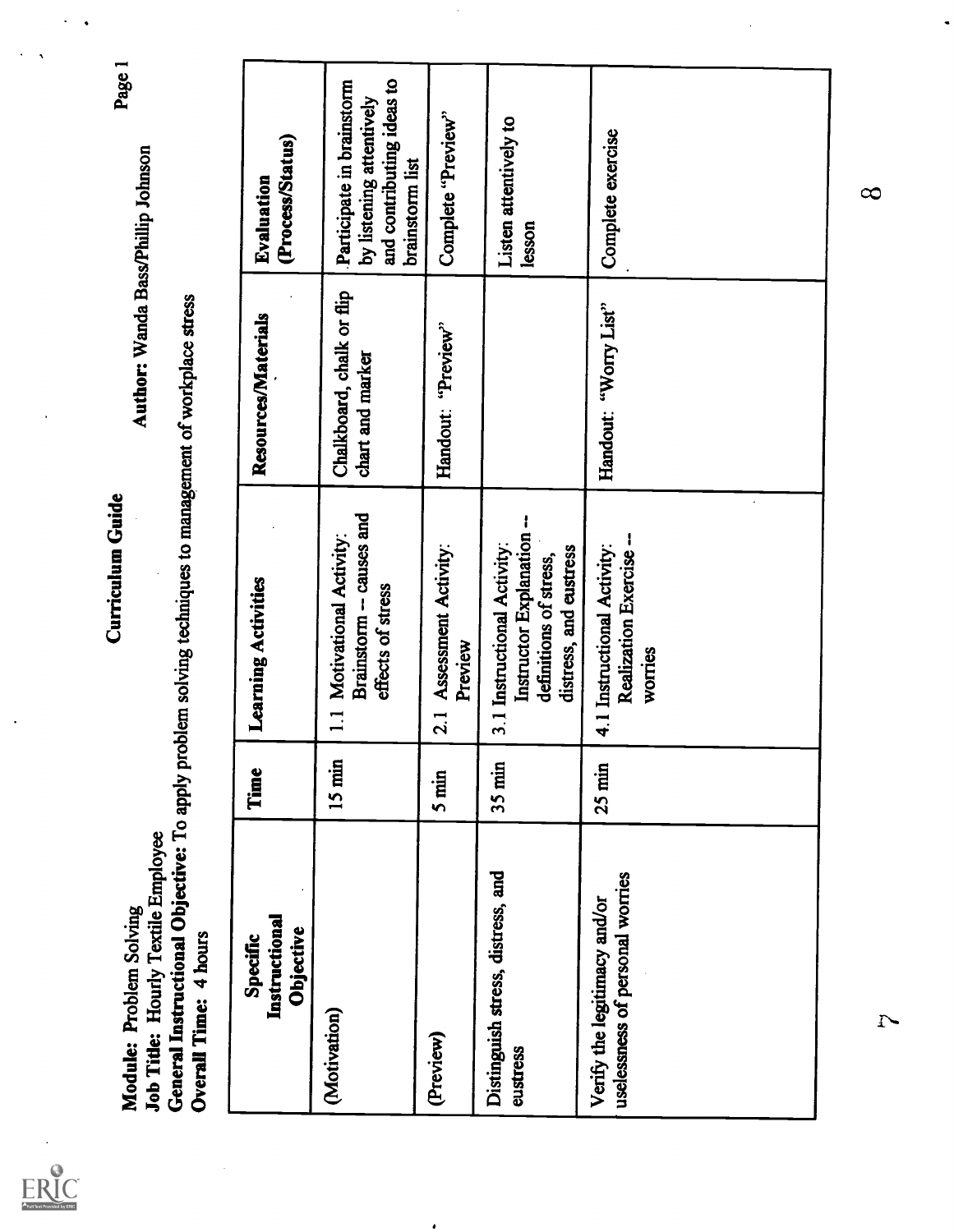| Module: Problem Solving                          |          |                                                                                   |                                                                                                                                                                                                                                                                                                                                                                                                                                                        | Page 2                                                                      |
|--------------------------------------------------|----------|-----------------------------------------------------------------------------------|--------------------------------------------------------------------------------------------------------------------------------------------------------------------------------------------------------------------------------------------------------------------------------------------------------------------------------------------------------------------------------------------------------------------------------------------------------|-----------------------------------------------------------------------------|
|                                                  |          |                                                                                   |                                                                                                                                                                                                                                                                                                                                                                                                                                                        |                                                                             |
| Instructional<br>Objective<br>Specific           | Ĕ        | Learning Activities                                                               | Resources/Materials                                                                                                                                                                                                                                                                                                                                                                                                                                    | (Process/Status)<br>Evaluation                                              |
| Identify personal stressors and<br>their source. | 45 min.  | 5.1 Instructional Activity:<br>personal stressors<br>Self-Evaluation -            | Profile Interpretation Guide."<br>In addition, "Job Stress" and<br>Vulnerability," "Workplace<br><b>Managing Stress for Mental</b><br>"Symptoms of Stress in the<br>Park: Crisp, 1993. 16, 17.<br>handouts may be obtained<br>source: Raber, Merrill F.,<br>Fitness. Revised. Menlo<br>Personality Profile," and<br>"Job Stress<br>"Workplace Personality<br>(both of the last two<br>and George Dyck.<br>from the original<br>Workplace"<br>Handouts: | Complete exercises and<br>participate in related<br>discussion.             |
| Recognize techniques for<br>coping with stress   | $25$ min | Instructional Activity:<br>Discussion -- dealing<br>with stress<br>$\overline{6}$ | "Coping With<br>Stress," and "Plan Away<br>Stress," "Sugesstions for<br>Coping With Workplace<br>Handouts:<br>Stress"                                                                                                                                                                                                                                                                                                                                  | lecture and participate in<br>discussion of handouts<br>Remain attentive to |
| $\mathbb{C}$                                     |          |                                                                                   |                                                                                                                                                                                                                                                                                                                                                                                                                                                        | IJ                                                                          |
|                                                  |          |                                                                                   |                                                                                                                                                                                                                                                                                                                                                                                                                                                        |                                                                             |

 $\bullet$ 

 $\hat{\mathbf{v}}$  $\ddot{\phantom{0}}$ 

ERIC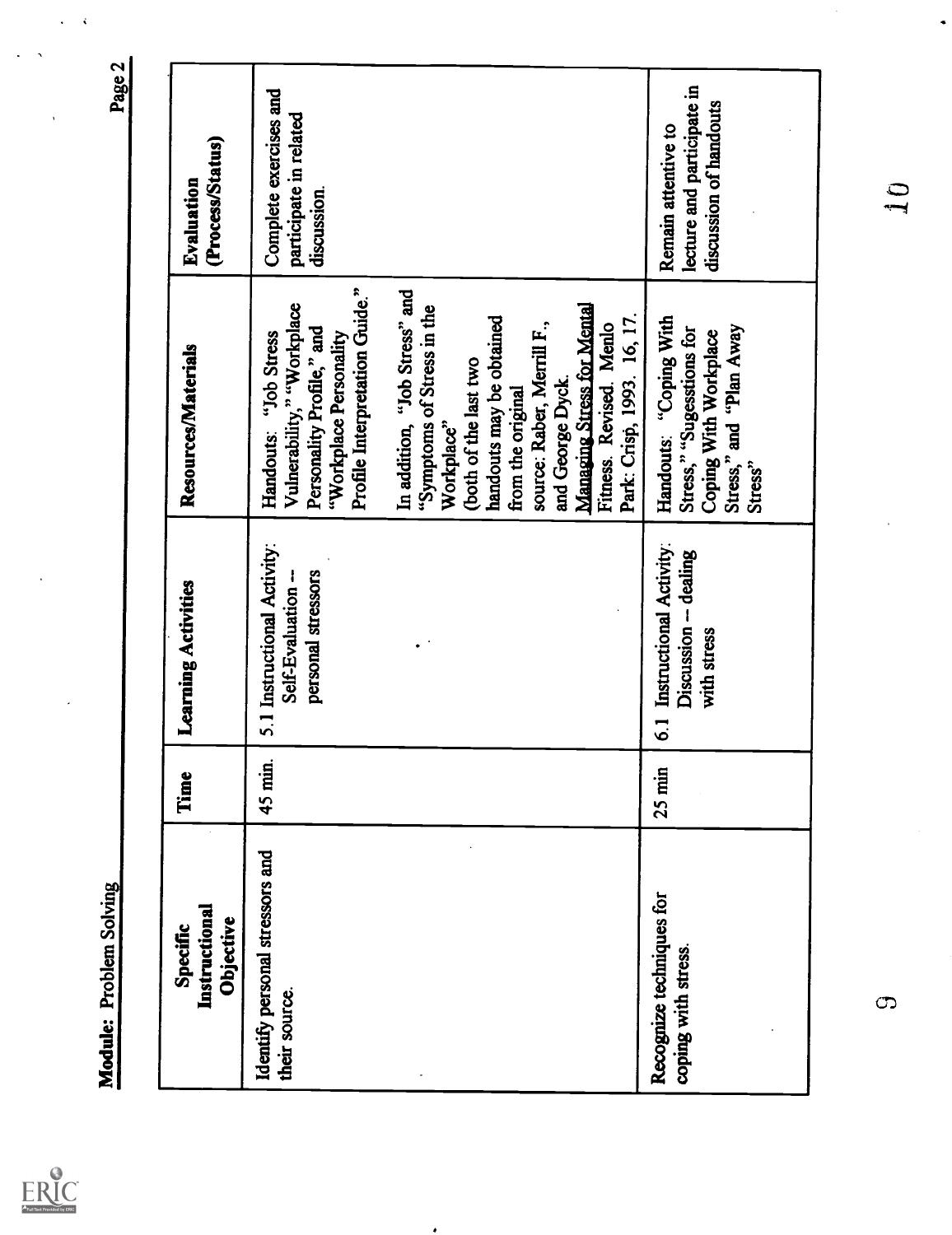| Module: Problem Solving                                   |          |                                                                                         |                                                                                                                                                                                                                                                                    | Page 3                                    |
|-----------------------------------------------------------|----------|-----------------------------------------------------------------------------------------|--------------------------------------------------------------------------------------------------------------------------------------------------------------------------------------------------------------------------------------------------------------------|-------------------------------------------|
|                                                           |          |                                                                                         |                                                                                                                                                                                                                                                                    |                                           |
| Instructional<br>Objective<br>Specific                    | Time     | Learning Activities                                                                     | Resources/Materials                                                                                                                                                                                                                                                | (Process/Status)<br>Evaluation            |
| techniques for stress reduction.<br>Apply time management | $15$ min | <b>Brainstorm and Evaluation</b><br>7.1 Instructional Activity:<br>-- weekly activities | Jack D. Successful Time<br>Yours" (source: Ferner,<br>Handout: "We All Get<br>168 Hours Per Week-<br>York: John Wiley &<br>Management. New<br>Sons, 1980. 6,7.)<br>How Do You Use                                                                                  | Complete given activities                 |
|                                                           | $15$ min | 7.2 Instructional Activity:<br>Planning Activity                                        | Management Revised Ed.<br>Menlo Park: Crisp, 1994.<br>Handouts: "Six Tips for<br>54.), "Sources of a 'To<br>Management" (source:<br>List," "Priority List,"<br>Do' List," "To Do'<br>Haynes Marion E.<br>and "Time Log,"<br><b>Effective Time</b><br>Personal Time | Begin to complete the<br>planning sheets  |
|                                                           | 15 min   | 7.3 Instructional Activity:<br>distractors/habits<br>Discussion                         | "Maintaining Balance in<br>Life," and "Common<br>Procrastination,"<br>Time Wasters"<br>''Overcoming<br>Handouts:                                                                                                                                                   | $\mathbb{Q}$<br>Participate in discussion |
| $\bar{z}$<br>$\overline{\phantom{0}}$                     |          | BEST COPY AVAILABLE                                                                     |                                                                                                                                                                                                                                                                    |                                           |
|                                                           |          |                                                                                         |                                                                                                                                                                                                                                                                    |                                           |

 $ERC$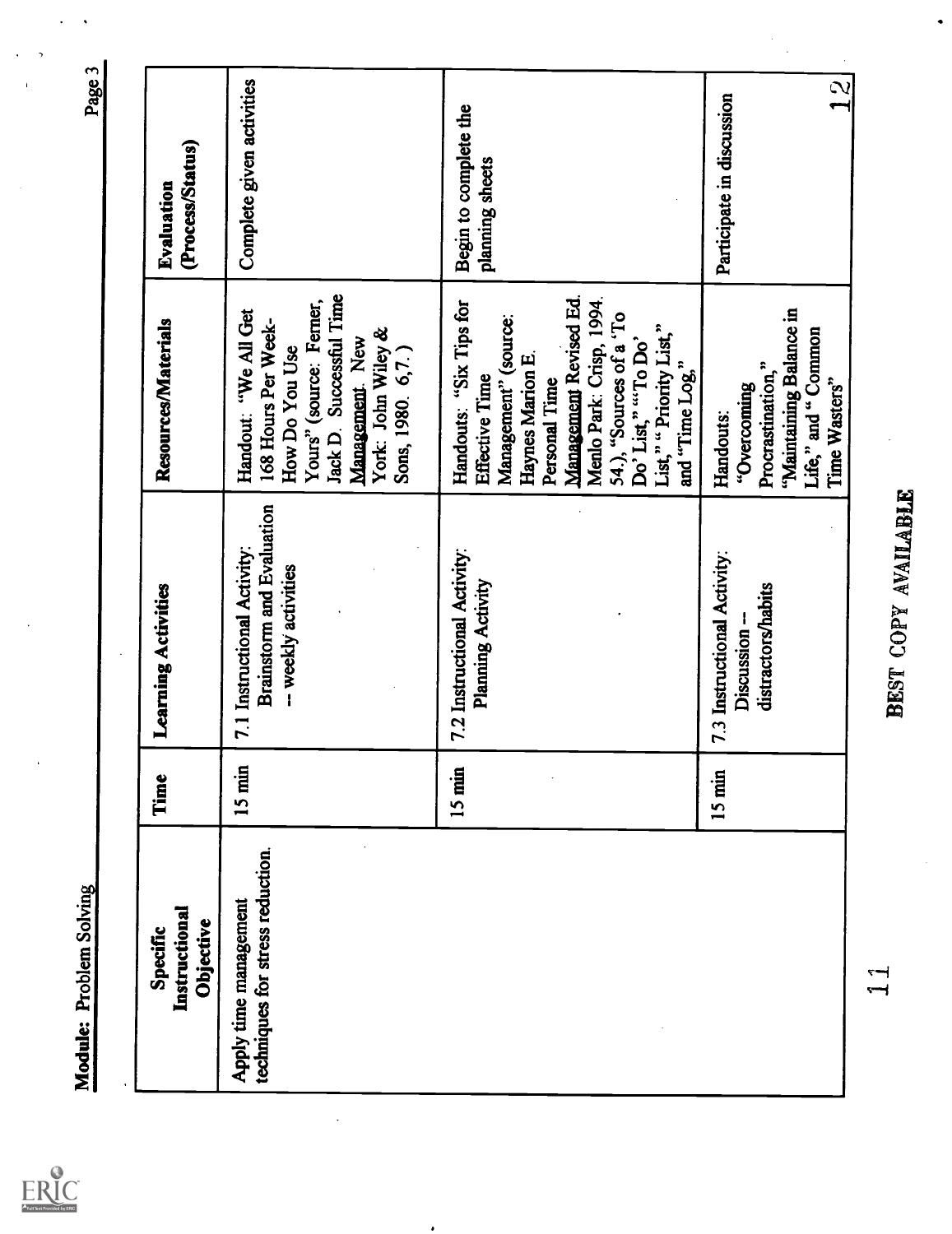| Specific<br>Instructional<br>Objective | Time     | Learning Activities                                                                          | Resources/Materials | (Process/Status)<br>Evaluation |
|----------------------------------------|----------|----------------------------------------------------------------------------------------------|---------------------|--------------------------------|
| (Closure)                              | 30 min   | time management at the<br>Discussion -- effective<br>8.1 Instructional Activity:<br>worksite |                     | Participate in discussion      |
| (Review)                               | $15$ min | 9.1 Assessment Activity                                                                      | Handout: "Review"   |                                |
|                                        |          |                                                                                              |                     |                                |

 $14$ 

 $\mathbf{3}$ 

 $\underset{\star_{\text{full bar} \, \text{b}}}{\text{ERIC}}$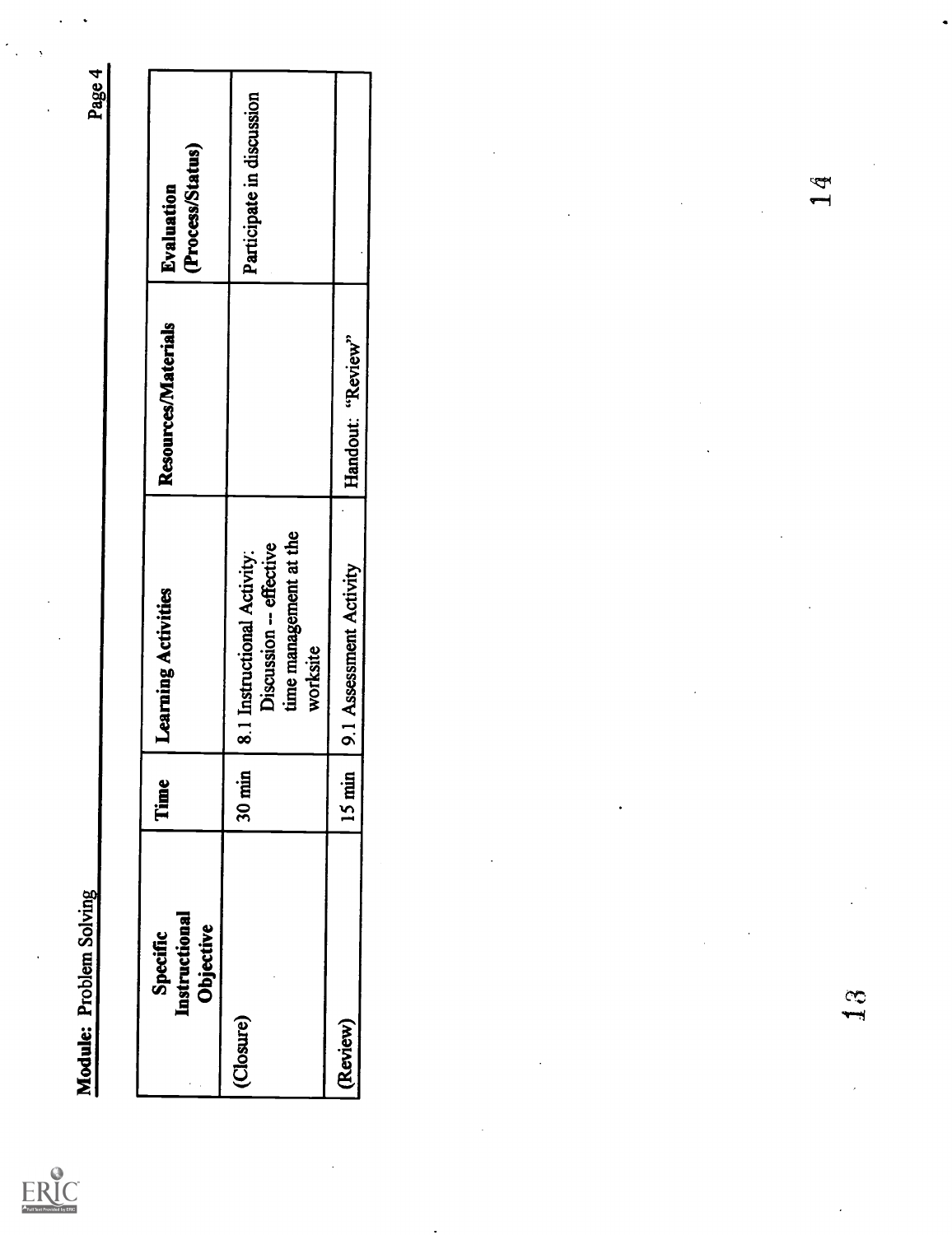#### LESSON PLAN

### 1.1 Motivational Activity -- 15 minutes

Instructor will ask participants to brainstorm causes and effects of stress. Instructor will record participants' ideas to the chalkboard or flip chart.

### 2.1 Assessment Activity  $-5$  minutes

The instructor will distribute preview. After completion, participants will return preview to the instructor for scoring.

3.1 Instructional Activity -- 35 minutes<br>The instructor will explain to students that stress is emotional and physical strain or pressure, distress is stress caused by pressure to perform or emotional worries, and eustress is positive stress (good stress) that works as a motivator.

### 4.1 Instructional Activity - 25 minutes

The instructor will distribute copies of "Worry List" handout to students and ask them to make a list of the things that cause them to worry. The instructor will ask each student to imagine that by placing "Worry List" on a table at the front of the room, they could get rid of their worries. The instructor will lead a discussion on things that worry them and how each of us have different things we worry about. The students are then asked to put their "Worry List" away and not look at them for seven days. At the end of seven days, the students should examine their "Worry List" and determine which worries were legitimate and which were useless. The instructor will explain that many things we worry about never come to pass.

### 5.1 Instructional Activity -- 45 minutes

The instructor will distribute and discuss the following handouts:

"Job Stress Vulnerability" "Workplace Personality Profile" "Workplace Personality Profile Interpretation Guide" "Job Stress" "Symptoms of Stress in the Workplace"

The instructor will ask participants to complete the first two handouts and then discuss result before discussing the last two handouts.

#### 6.1 Instructional Activity -- 25 minutes

The instructor will distribute and discuss the following handouts: "Coping With Stress," "Suggestions for Coping With Workplace Stress," and "Plan Away Stress."

### 7.1 Instructional Activity -- 15 minutes

The instructor will ask students to brainstorm their weekly activities and how their time is spent.

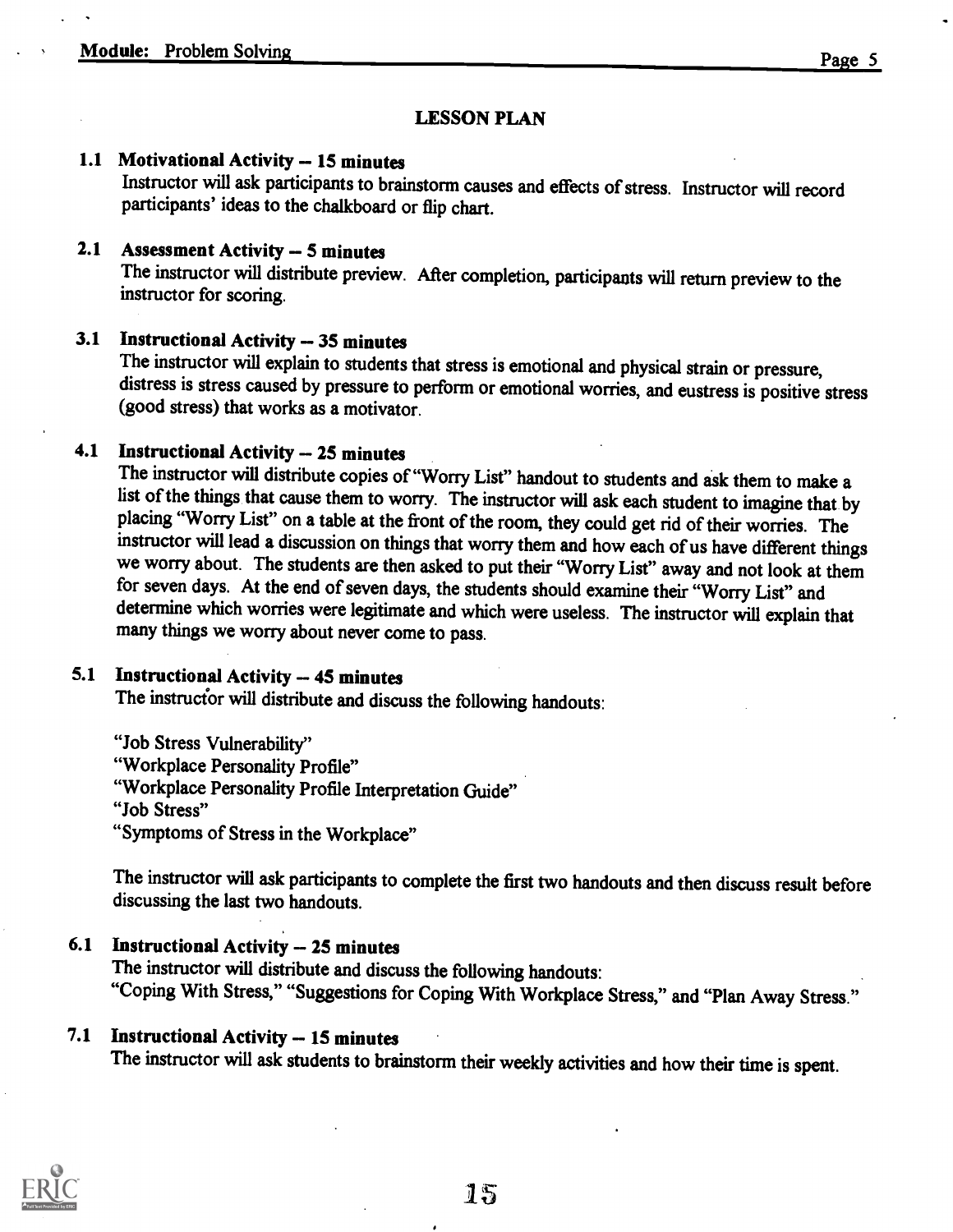## Module: Problem Solving Page 6

The instructor will distribute copies of handout "We All Get 168 Hours Per Week-How Do You Use Yours?" and ask students to complete the evaluation.

### 7.2 Instructional Activity -- 15 minutes

The instructor will distribute and discuss the following handouts: "Six Tips for Effective Time Management," "Sources of a 'To Do' List," " 'To Do' List," "My priorities for the week of," and "Time Log." The instructor will explain the importance of evaluating daily schedules for effective time usage and that many times we sacrifice the important things at work for the urgent things. Students will be asked to compare the urgent to the important.

#### 7.3 Instructional Activity -- 15 minutes

The instructor will ask students to brainstorm on ways we waste time. Copies of the following handouts will be distributed and discussed: "Overcoming Procrastination," "Maintaining Balance in Life," and "Common Time Wasters."

#### 8.1 Closure Activity - 30 minutes

The instructor will ask students to identify areas at the worksite which will require being an effective time manager.

### 9.1 Assessment Activity -- 15 minutes

The instructor will distribute copies of the Review. After the Review has been completed and scored, the instructor will give students their individual copies of the Preview/Review and discuss the correct answers.

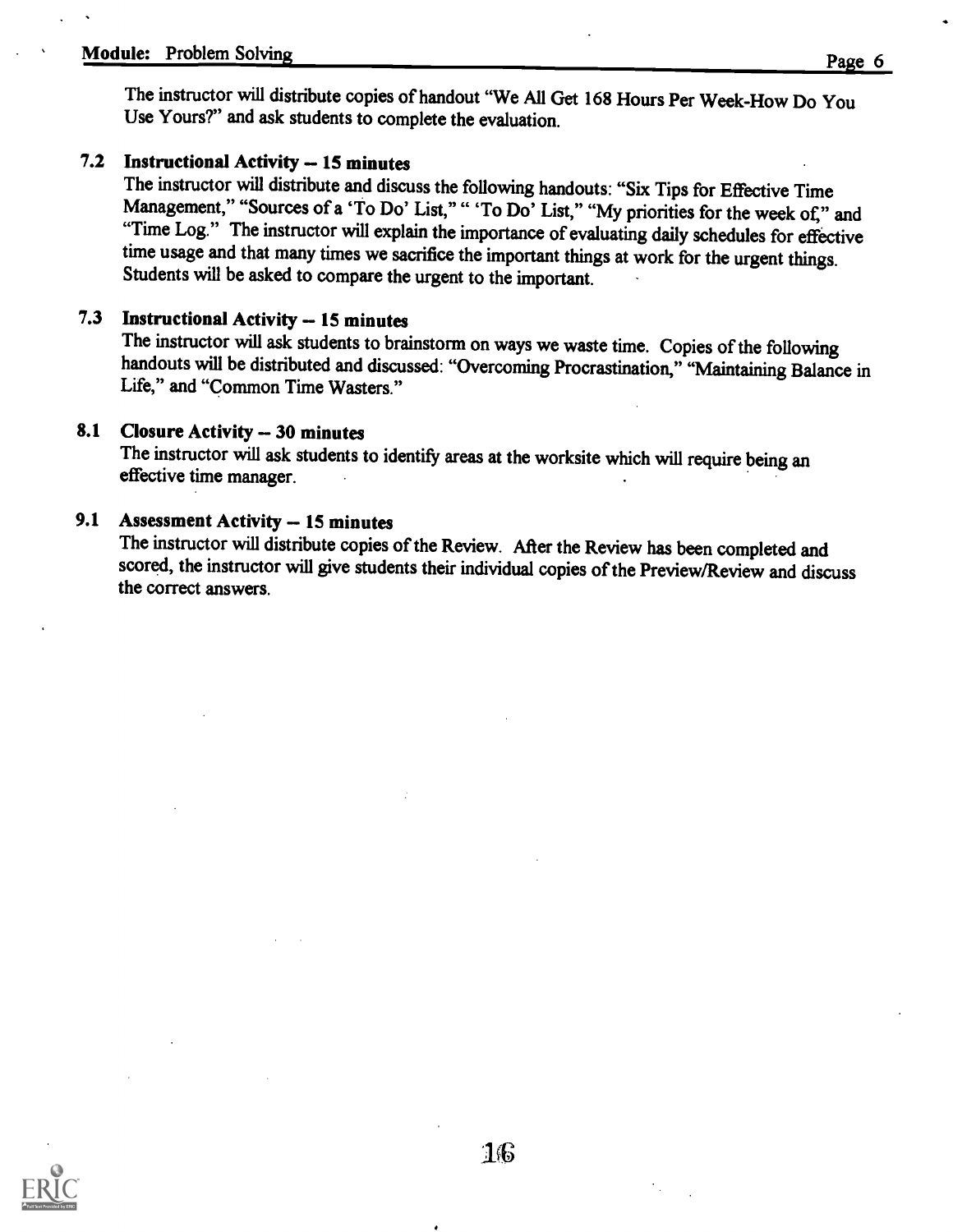# Problem Solving Preview

NAME DATE

- 1. Stress can be described as:
	- a. physical strain
	- b. mental strain
	- c. emotional strain
	- d. all of the above
- 2. Eustress can be defined as:
	- a. "good" stress
	- b. "bad" stress
	- c. "neutral" stress
	- d. none of the above
- 3. Which of the following can help alleviate stress:
	- a. inability to reach personal goals
	- b. unsatisfactory human relations
	- c. awareness of limits
	- d. lack of career satisfaction
- 4. Which of the following personality types is more prone to stress-related illness?
	- a. Type A
	- b. Type B
	- c. Type C
	- d. none of the above
- 5. Which of the following can cause one to be more vulnerable to stress?
	- a. eating at least one hot, balanced meal per day
	- b. drinking four alcoholic drinks per week
	- c. smoking a pack of cigarettes a day
	- d. both b and c
- 6. Which of the following are tips for effective time management?
	- a. list and prioritize weekly objectives
	- b. make and prioritize a daily action list
	- c. devote primary attention to high priorities
	- d. all of the above.

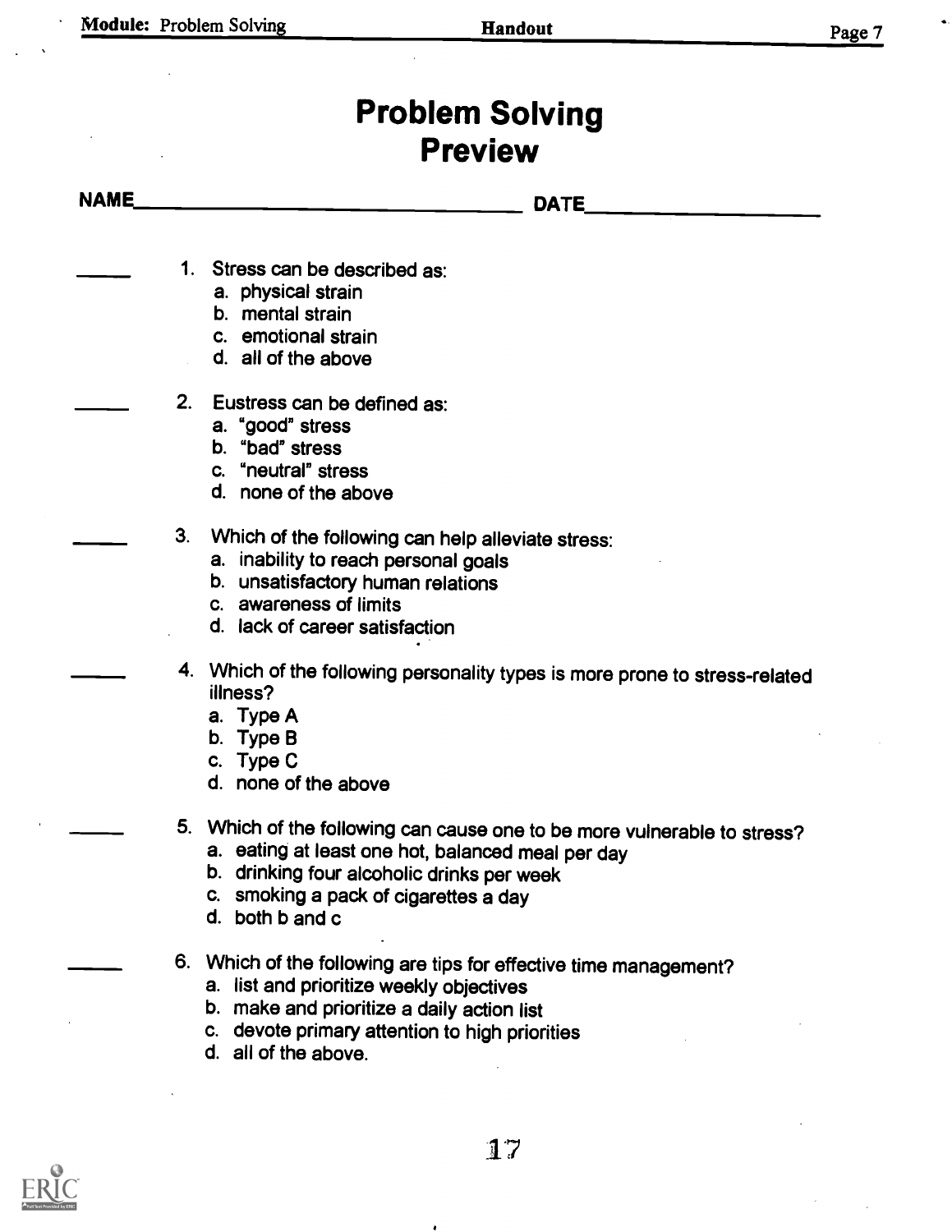| Module: Problem Solving | Handout | Page 8 |  |
|-------------------------|---------|--------|--|
|                         |         |        |  |

- 7. Which of the following is a source for a "to-do" list? a. boss imposed tasks
	- b. system imposed activities
	- c. self imposed goals and activities
	- d. all of the above
- 8. Daily action lists should
	- a. exist independently of lifetime goals
	- b. correlate with 10-year goals
	- c. correlate with 5-year goals
	- d. both b and c
- 9. Which of the following is not a technique for overcoming procrastination? a. going public
	-
	- b. increase planning time
	- c. worst first
	- d. written reminders
- 10. Which of the following is a common time-waster?
	- a. reading while waiting
	- b. consolidating trips
	- c. handling paper once
	- d. self-generated disorganization

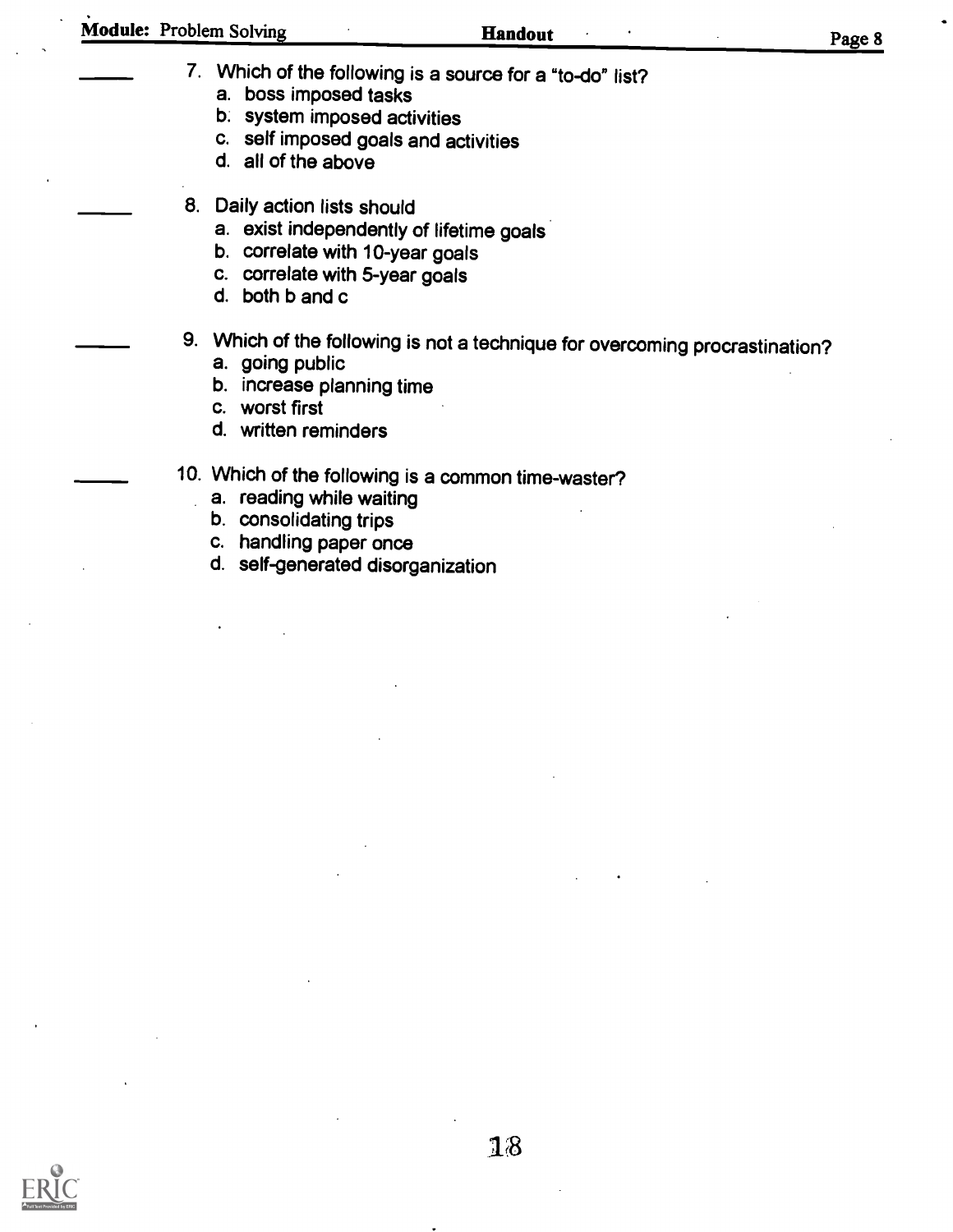|       | 1. D   |            | $\sim$ |               | $\bullet$<br>$\sim 10^{-10}$ m $^{-1}$                                            | $\sim 100$ |           |
|-------|--------|------------|--------|---------------|-----------------------------------------------------------------------------------|------------|-----------|
|       | 2. A   | $\epsilon$ |        |               |                                                                                   |            |           |
|       | 3. C   | $\epsilon$ |        |               | $\mathcal{L}^{\text{max}}_{\text{max}}$ , $\mathcal{L}^{\text{max}}_{\text{max}}$ |            | $\alpha$  |
|       | 4. $A$ |            |        |               |                                                                                   |            |           |
|       | 5. C   |            |        |               |                                                                                   |            |           |
|       | 6. D   |            |        |               |                                                                                   |            |           |
| 7. D  |        |            |        |               |                                                                                   |            |           |
| 8. D  | $\sim$ |            |        |               |                                                                                   | $\sim$     | $\bullet$ |
| 9. B  |        |            |        |               |                                                                                   |            |           |
| 10. D |        |            |        | $\sim$ $\sim$ |                                                                                   |            |           |

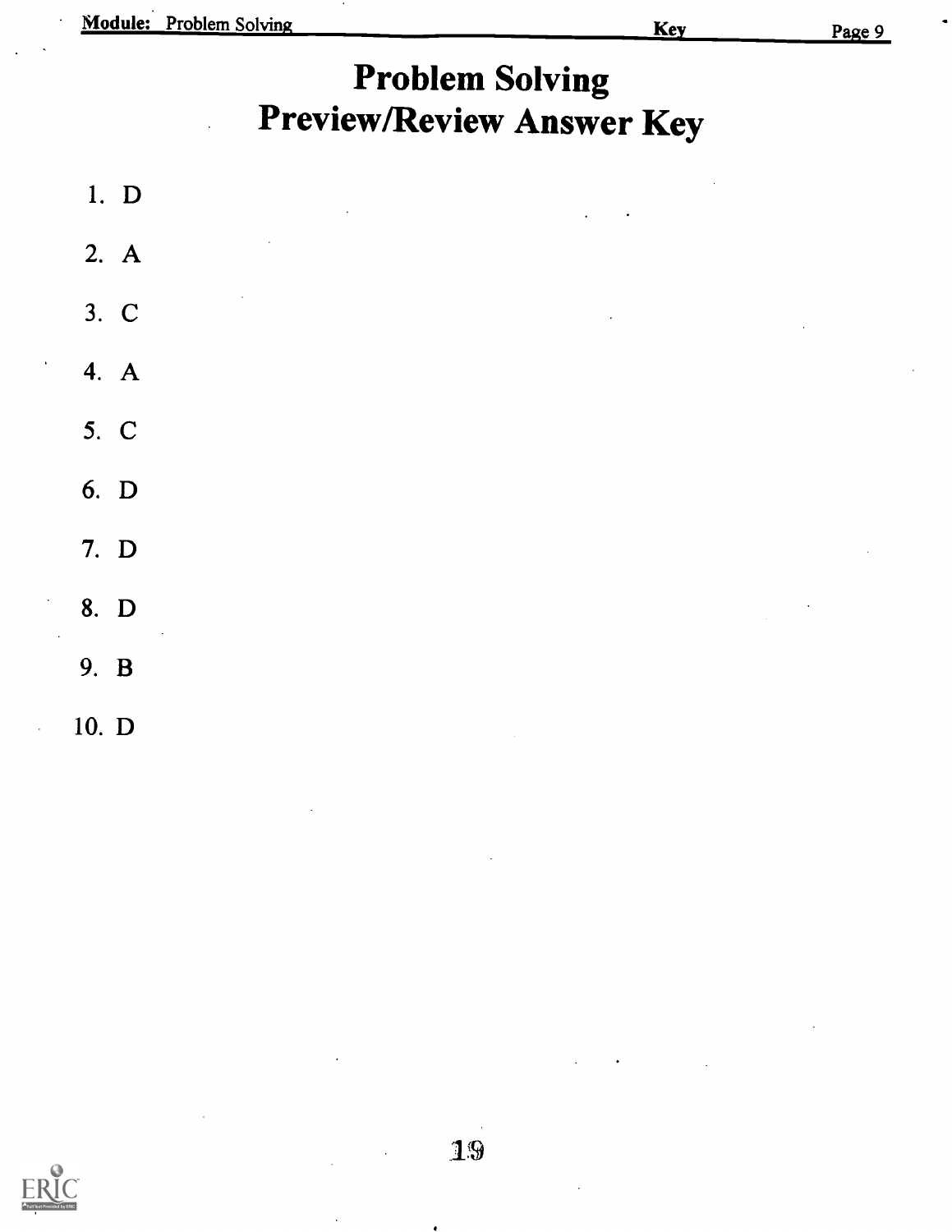# Worry List

 $\bullet$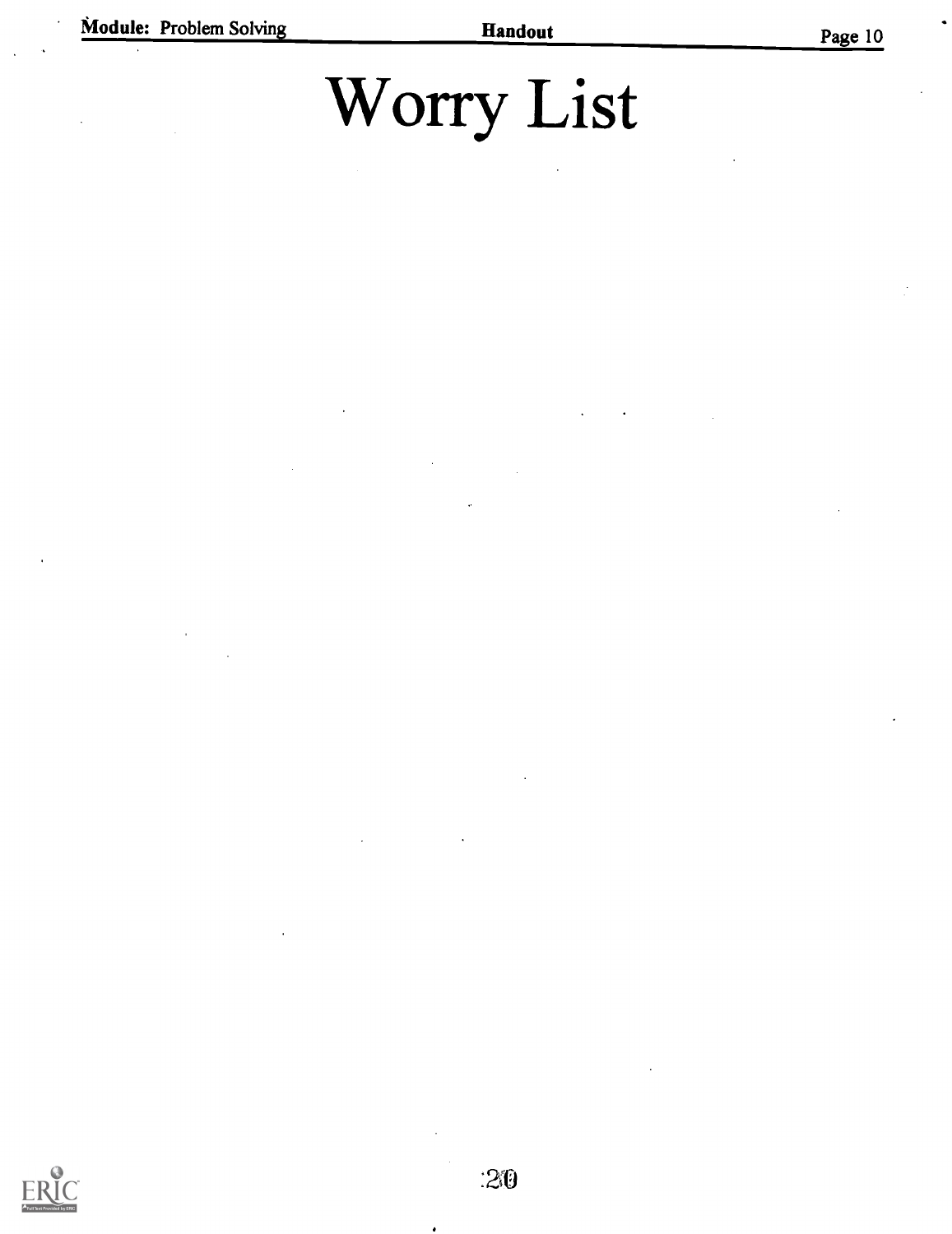# JOB STRESS VULNERABILITY

Are you involved with circumstances on your job that may make you a potential stress victim? Answer the following questions to help determine your stress potential.

- 1. Do you take at least one break per day to eat a hot, balanced meal?
- 2. Do you get seven to eight hours of sleep in preparation for your work day?
- 3. Do your interactions with family members and/or friends create a positive frame of mind for your work day?
- 4. Do you exercise at least 30 minutes a day three days per week to prepare for job demands?
- 5. Do you avoid overindulgence in alcohol, tobacco, and/or caffeine?<br>6. Is your physical condition appropriate for the type work you do?
- 6. Is your physical condition appropriate for the type work you do?<br>7. Does your current income meet your basic needs?
- 7. Does your current income meet your basic needs?<br>8. Do you follow a religion and/or philosophy which
- 8. Do you follow a religion and/ or philosophy which gives you inner strength for the job you do?
- 9. Do hobbies and activities provide opportunities for relaxation when you aren't working?
- 10. Are you able to confide in a trustworthy co-worker?
- 11. Do you openly express wony or anger in an appropriate manner?
- 12. Do you keep your work space organized?
- 13. Do you effectively schedule your work time?
- 14. Do you effectively schedule your off time?
- 15. Do you invest in daily "quiet time" to prepare yourself for work?

If you answered yes to each of the above questions, your vulnerability to workplace stress is probably pretty low. If you answered no to ten or more questions, you may be a candidate for workplace stress. You may consider an action plan to correct some of the habits which create a stress vulnerability.

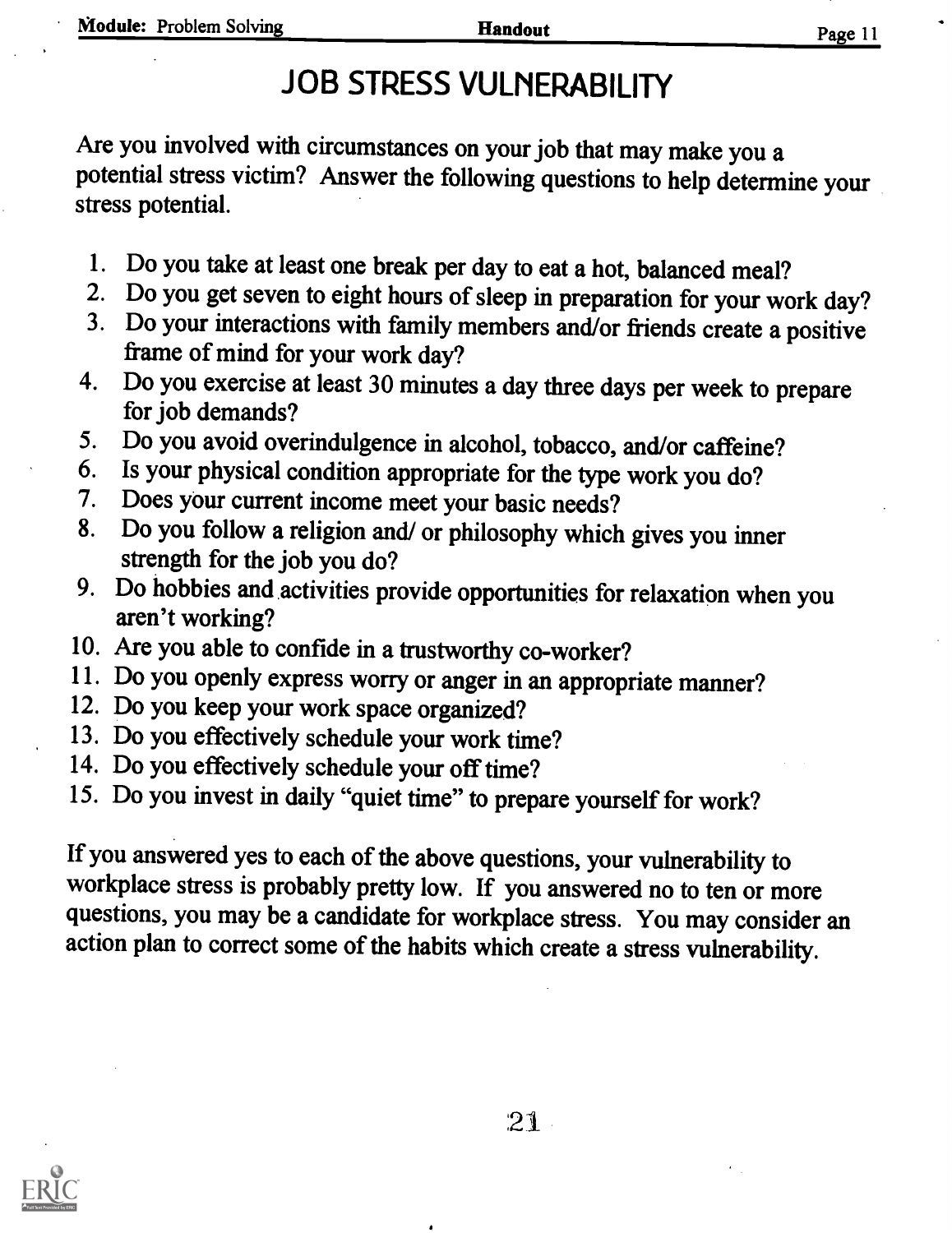# WORKPLACE PERSONALITY PROFILE

Sometimes our vulnerability to stress can be predicted by our personality type. Your responses to the following statements may give you an indication of your personality type as it relates to workplace stress. Check those statements which may be true of you.

- 1. When stressing a point with a co-worker, I often raise my voice and become tense.
- 2. I get very upset if a co-worker performs a job inefficiently or slowly.
- $\frac{3}{10}$ . I do not consider myself a competitive person on the job.
- 4. I perform all job tasks quickly, regardless of the nature of the task.
- 5. When a co-worker is speaking with me, I give the conversation my complete attention.
- 6. I enjoy relaxing and doing nothing during my break or off time.
- 7. I get impatient during traffic jams on the way to and from work.
- 8. I perform my job best when I set strict schedules and deadlines.
- 9. I get very uncomfortable during "down time," even if the "down time" is expected and appropriate.
- 10. I prefer to perform several job tasks at once.

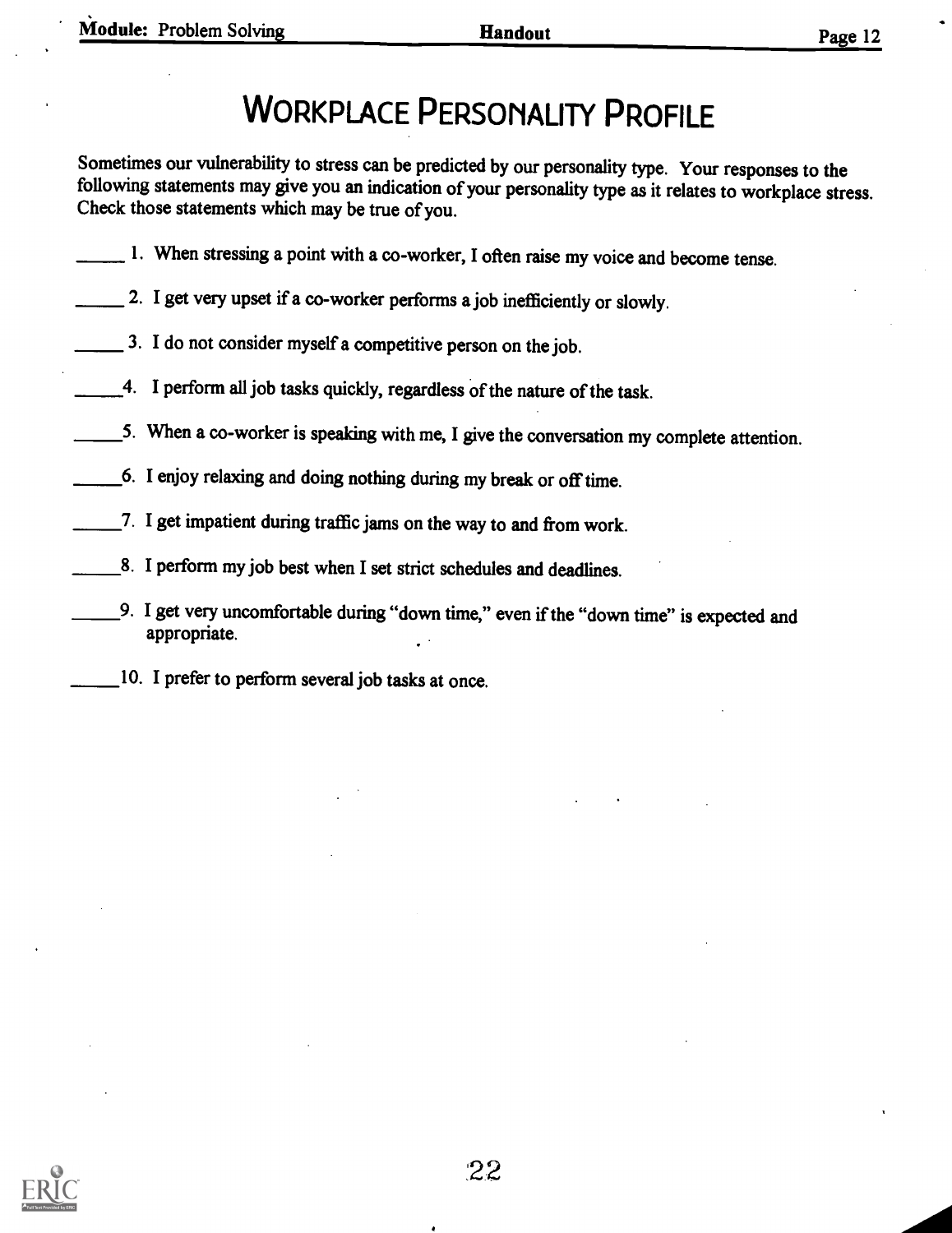## WORKPLACE PERSONALITY PROFILE INTERPRETATION GUIDE

If you checked statements 1, 2, 4, 7, 8, 9, 10, you may have a tendency to be aggressive and driven, often referred to as a "Type A" personality

If you checked statements 3, 5, and 6 you may have a tendency to be more "laid back," often referred to as a "Type B" personality.

As you responded to the statements, you may have found that you possess a mixture of both "Type A" and "Type B" characteristics. Some individuals are able to integrate and balance both characteristics, thus creating an ability to respond most effectively to different situations.

Those individuals characterized by "Type A" tendencies are often more vulnerable to stress than others.

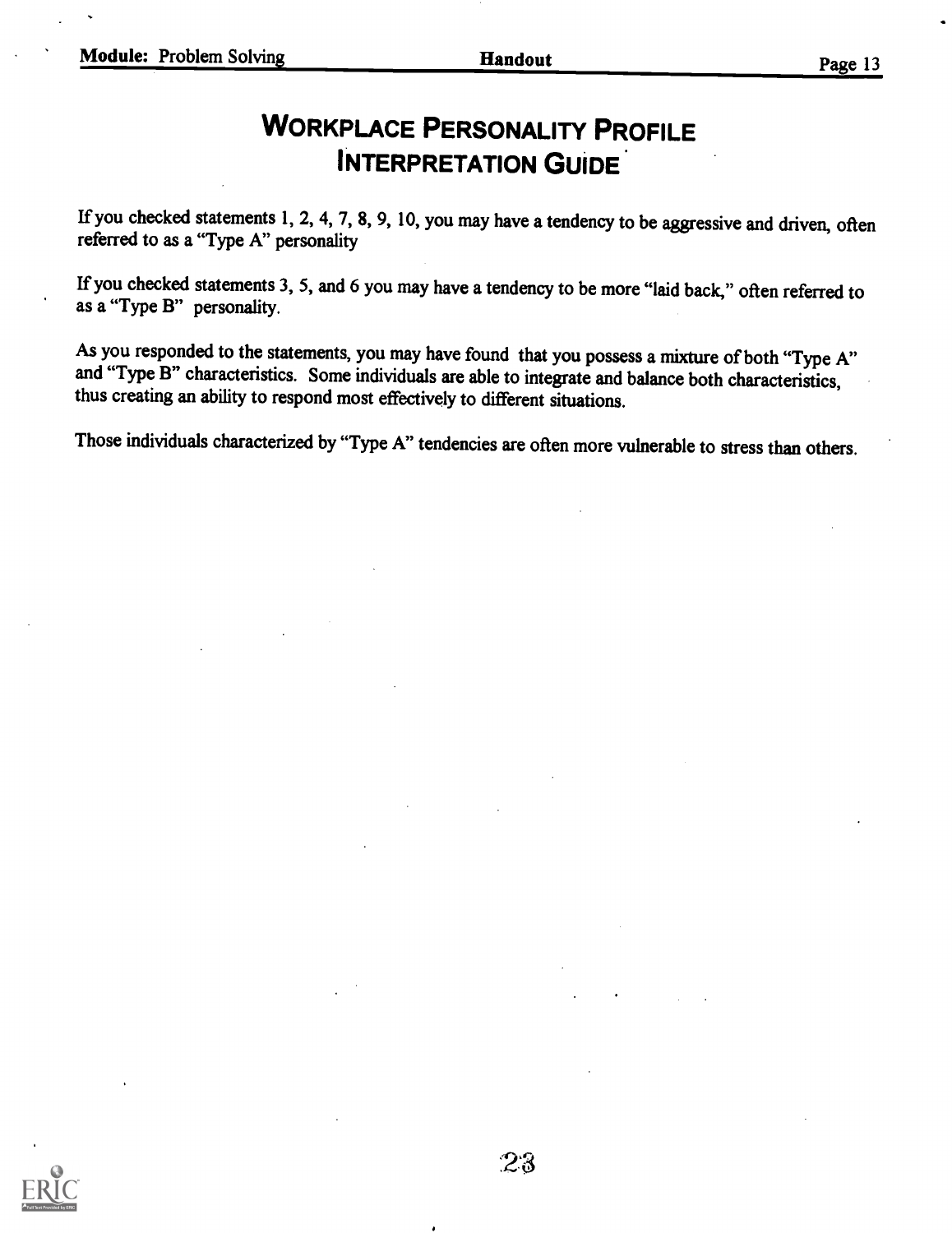## Job Stress

This handout contains copyrighted material and, therefore, can not be included in this package. A copy may be obtained from the original source:

Raber, Merril F., and George Dyck. Managing Stress for Mental Fitness. Revised. Menlo Park: Crisp, 1993. 16.

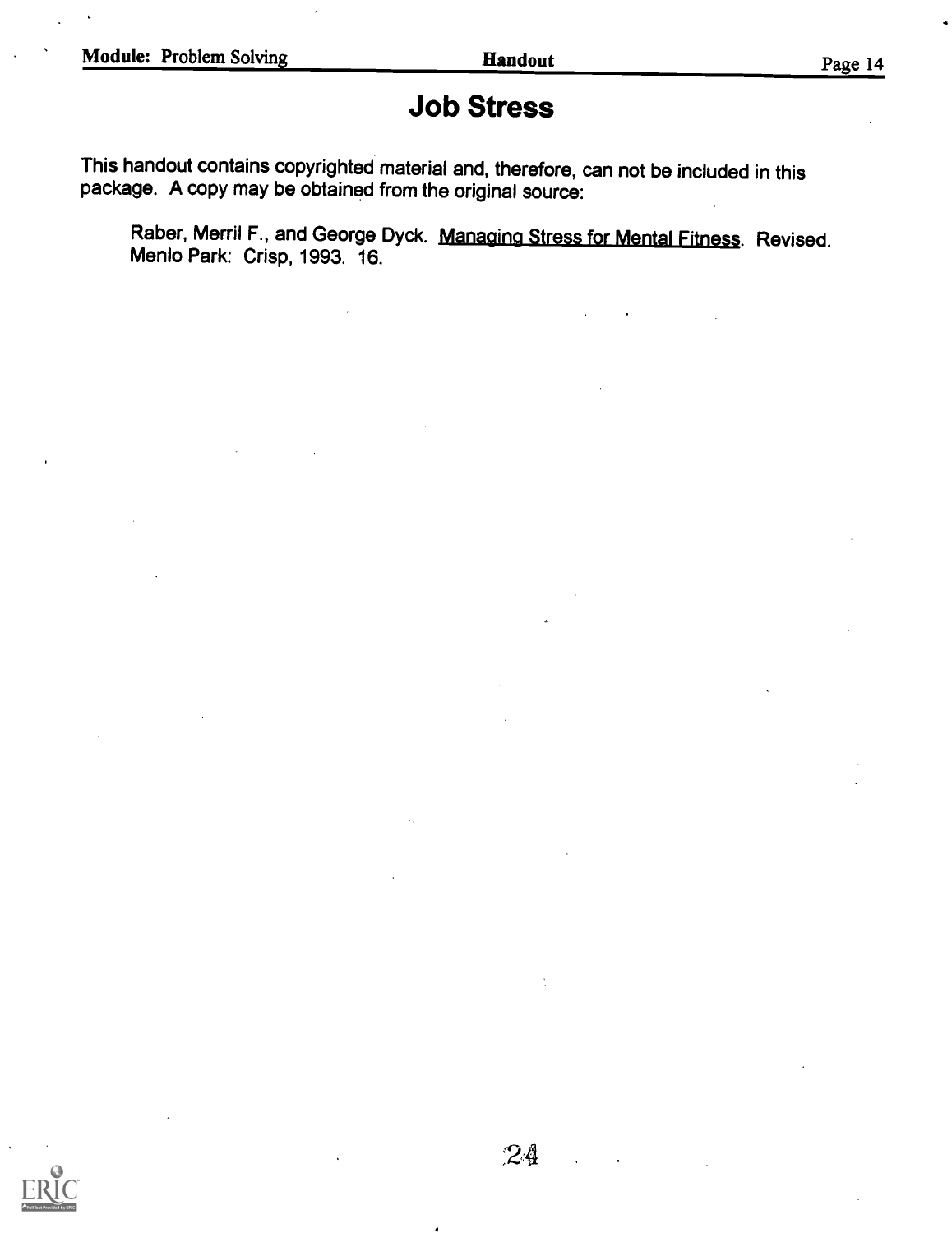## Symptoms of Stress in the Workplace

This handout contains copyrighted material and, therefore, can not be included in this package. A copy may be obtained from the original source:

Raber, Merril F., and George Dyck. Managing Stress for Mental Fitness. Revised. Menlo Park: Crisp, 1993. 17.

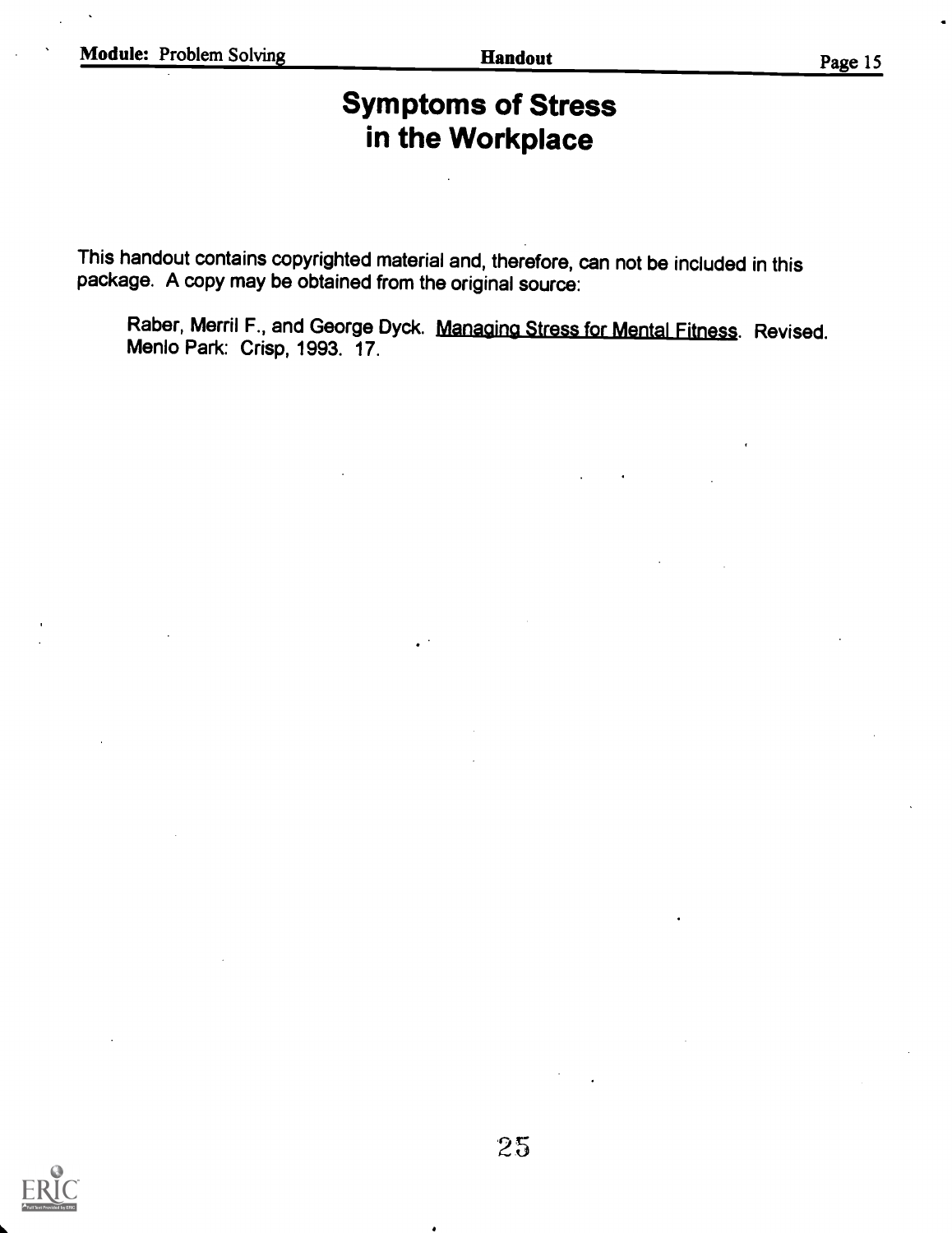# COPING WITH STRESS

- 1. TRY PHYSICAL ACTIVITY: When you are nervous, angry, or upset, release the pressures through exercise or physical activity. Running, walking, playing tennis, or working in your vegetable garden or flower garden are just some of the activities you might try. Physical exercise will relieve that "uptight" feeling, relax you, and turn the frowns into smiles. Remember, your body and your mind must work together.
- 2. SHARE YOUR STRESS: It helps to talk to someone about your concerns and worries. Perhaps a friend, family member, minister, or counselor can help you see your problem in a different light. Remember, knowing when to ask for help may avoid more serious problems later.
- 3. KNOW YOUR LIMITS: If a problem is beyond your control and cannot be changed at the moment, don't fight the situation. Learn to accept what is for now - until such time when you can change it. Remember, "often those troubles that are hardest to bear are those that never come."
- 4. TAKE CARE OF YOURSELF: You are special. Get enough rest and eat well. If you are irritable and tense from lack of sleep or if you are not eating correctly, you will have less ability to deal with stressful situations. Remember, if stress repeatedly keeps you from sleeping or eating properly, you should ask a professional for help.
- 5. MAKE TIME FOR FUN: Schedule time for both work and play. Play can be just as important to your well-being as work. Remember, you need to break from your daily routine to just relax and have fun.
- 6. BE A PARTICIPANT: One way to keep from being bored, sad, and lonely is to go where you can be around other people. Sitting alone can make you feel frustrated. Instead of feeling sorry for yourself, get involved and enjoy the company of others.

SUGGESTIONS FOR COPING WITH WORKPLACE STRESS



26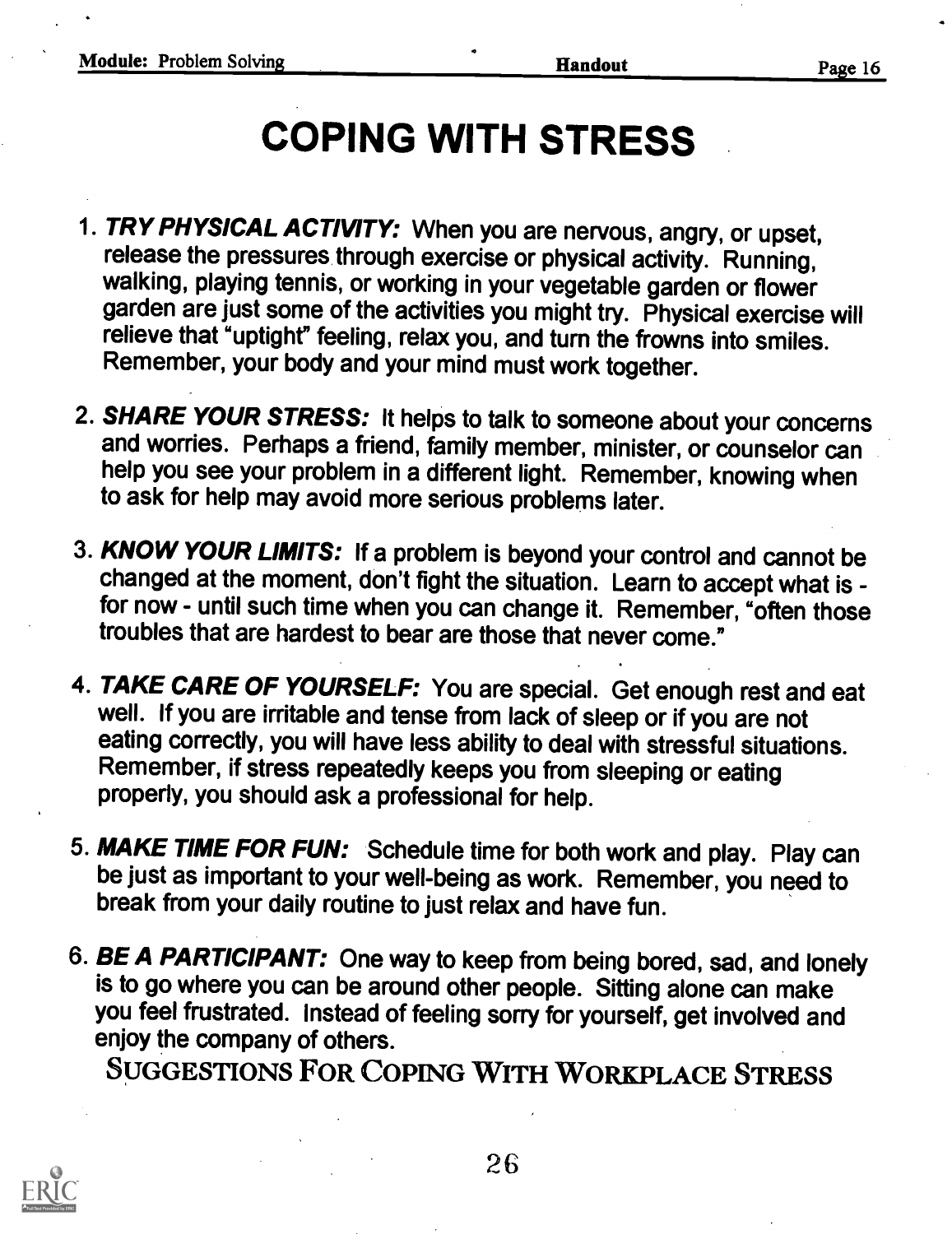## SUGGESTIONS FOR COPING WITH WORKPLACE STRESS

Prepare for tomorrow tonight "Rise and Shine" 15 minutes earlier on work days Strive for excellence...avoid unnecessary perfectionism Look your best for work Avoid extremes BE SAFE! Be a source of POSITIVE ENERGY! Do it now! ...Don't procrastinate Develop a workplace support team Recognize your workplace contributions Stomp negative habits Set workplace goals Recognize good things about job and workplace LAUGH! Visualize victory on the job Delete negative thoughts about job and workplace BELIEVE in yourself Recognize the power of CHOICE! Accept CHALLENGES Eat a difficult task a piece at a time Form a back-up plan Schedule your time Say something encouraging to co-workers Don 't be afraid to say "1 don't know" Seek the SOLUTION! Maintain good health Learn to handle pressure Acknowledge your feelings Accept responsibility of meeting your own needs Listen to co-workers Recognize personal limits Stretch limits step-by-step Vary your routine Get plenty of rest

Get plenty of exercise Accept what you cannot change DO RIGHT! Know your job BE PROACTIVE! Recognize that work is an opportunity Don't over-commit Set priorities for workplace accomplishment Plan your work If it's broke, fix it (or find someone who can) Ask for help when needed SMILE while you work BE PREPARED ahead of time View workplace problems as challenges Get rid of workplace and mental clutter

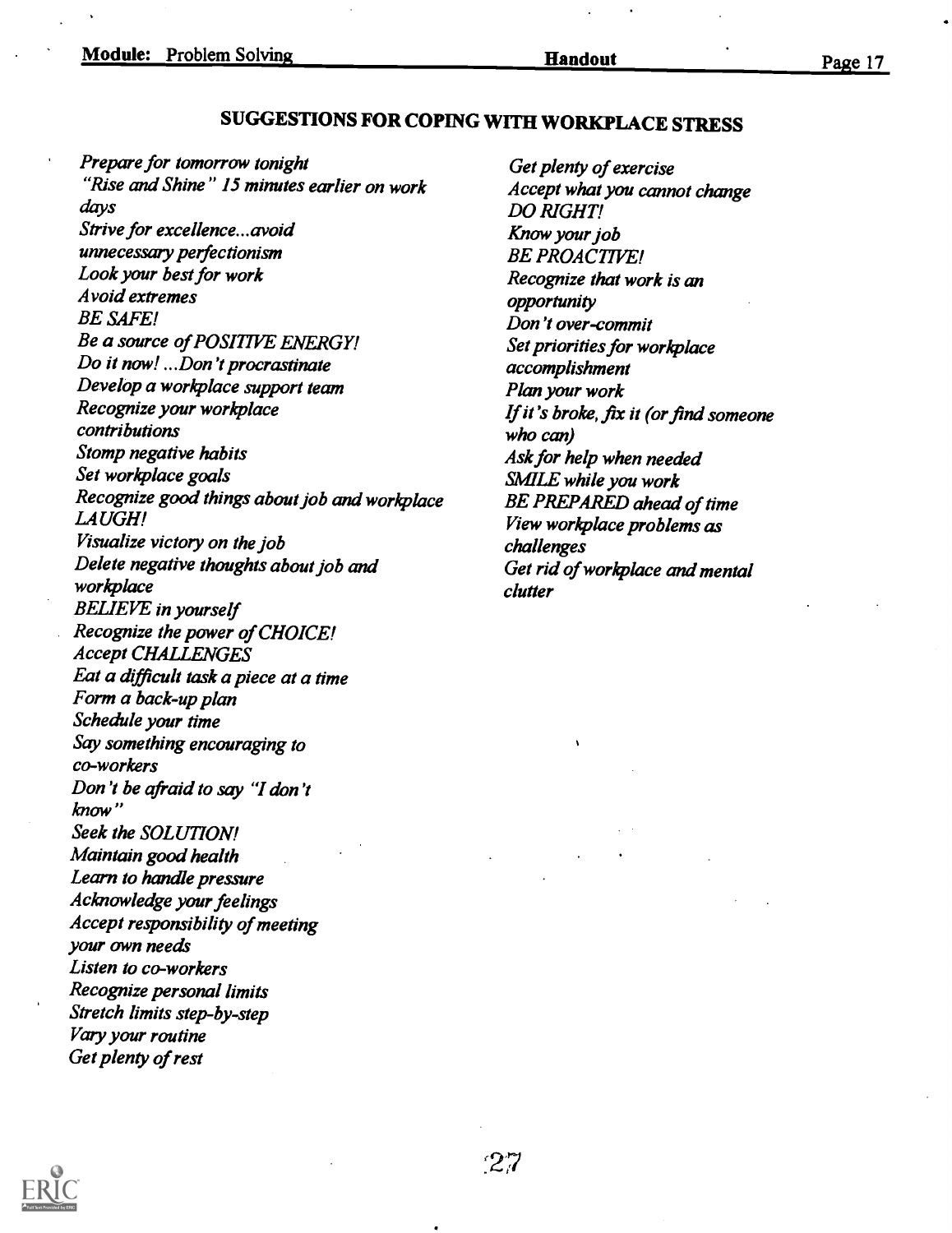# Plan Away Stress

Stress Plan A Plan B

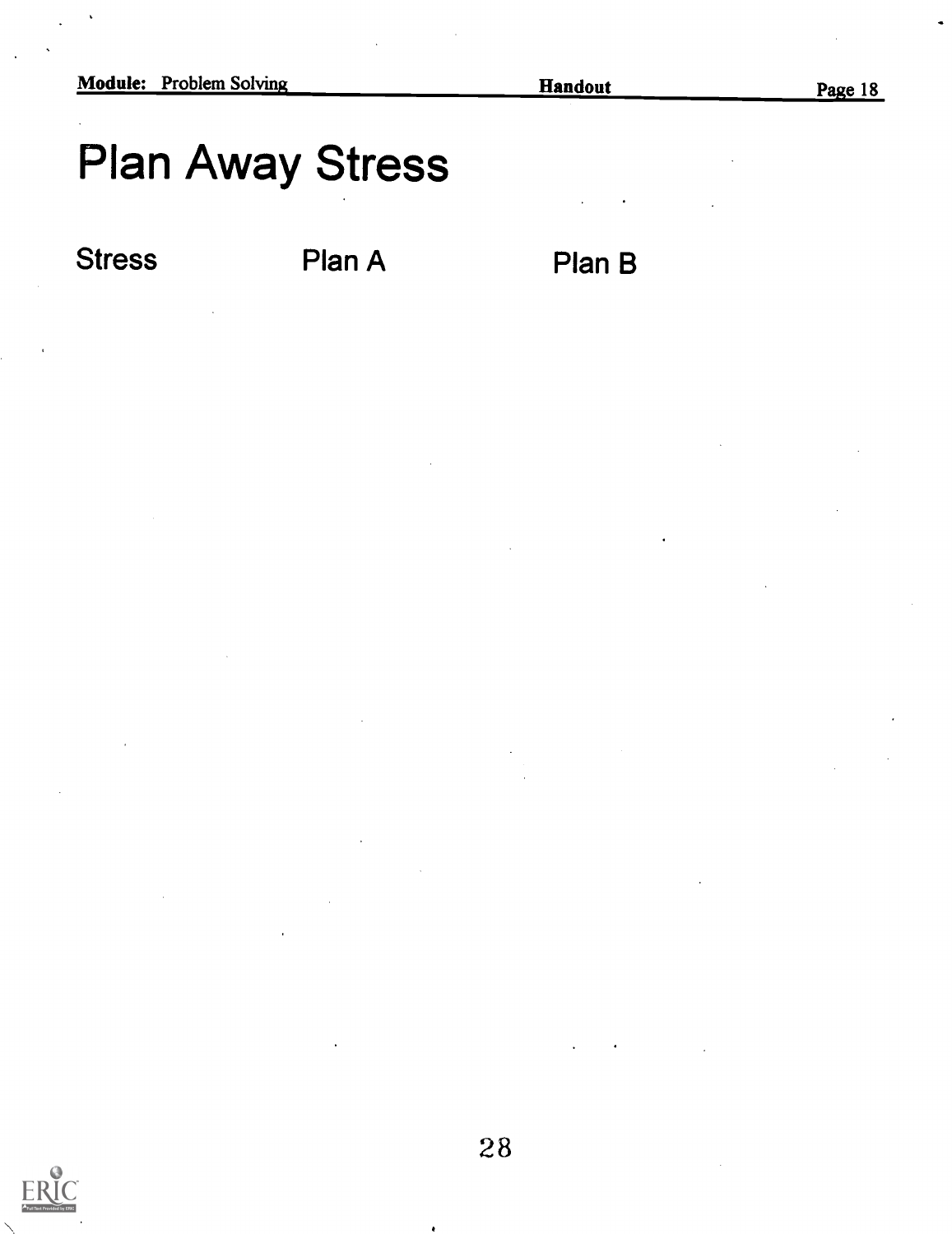# WE ALL GET 168 HOURS PER WEEK-- HOW DO YOU USE YOURS?

This handout contains copyrighted material and, therefore, can not be included in this package. A copy may be obtained from the original source:

Femer, Jack D. Successful Time Management. New York: John Wiley & Sons, 1980. 6,7.

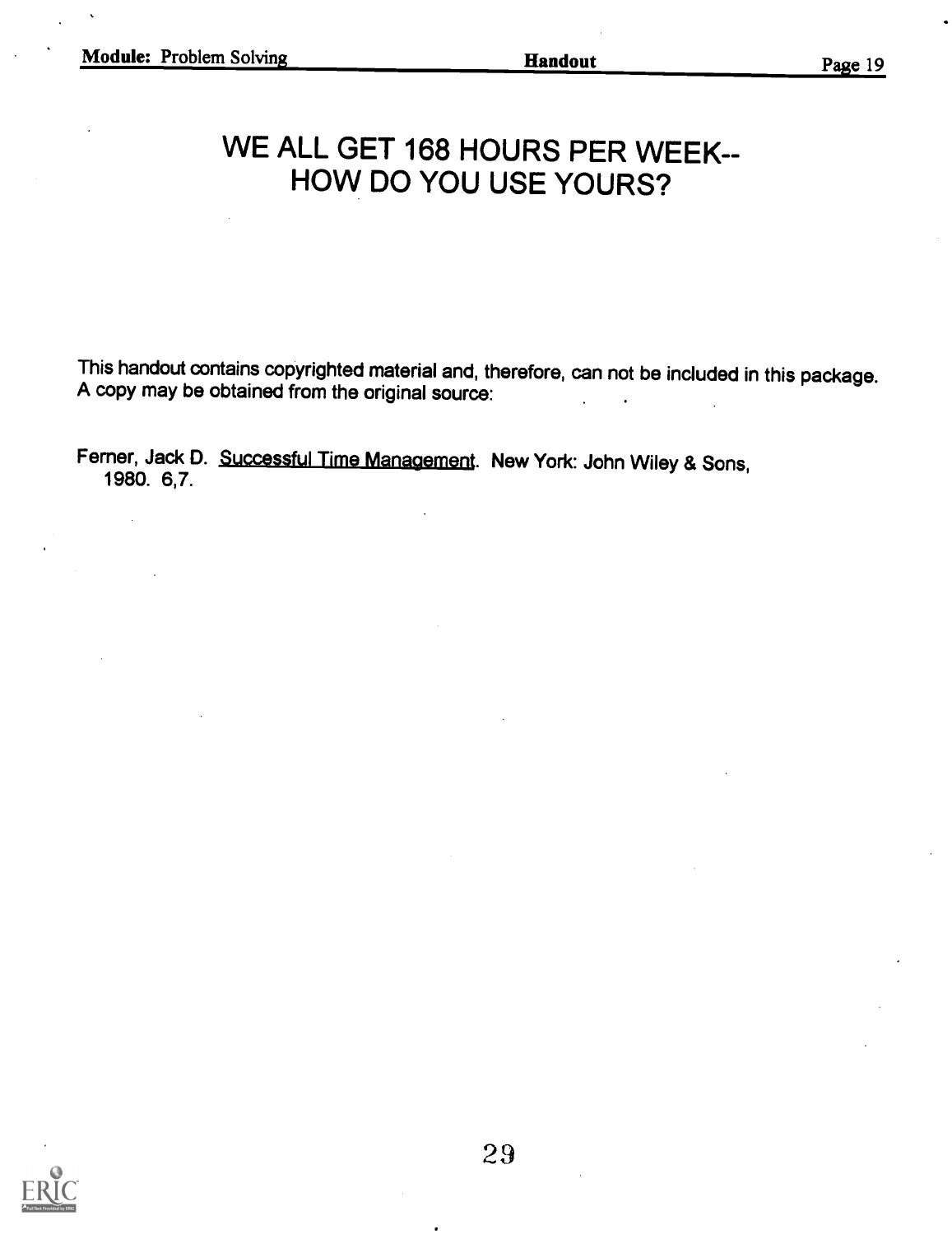$\mathcal{O}$ 

# Six Tips for Effective Time Management

This handout contains copyrighted material and, therefore, can not be included in this package. A copy may be obtained from the original source:

Haynes, Marion E. Personal Time Management. Revised Ed. Menlo Park: Crisp, 1994. 54.

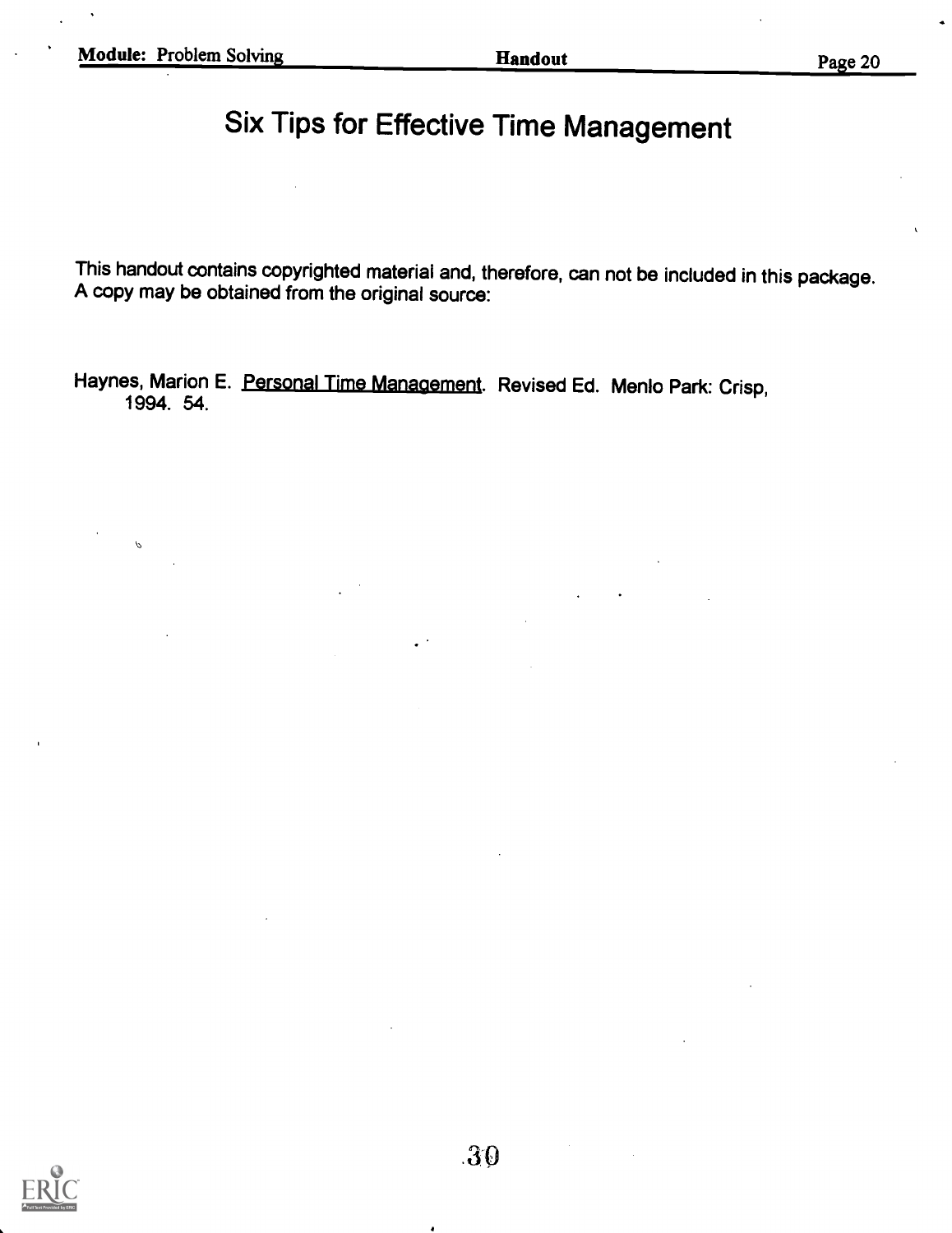# Sources of a "To Do" List

- 1. Boss-imposed tasks
- 2. System-imposed tasks
- 3. Subordinate-imposed actions
- 4. Self-imposed goals and activities

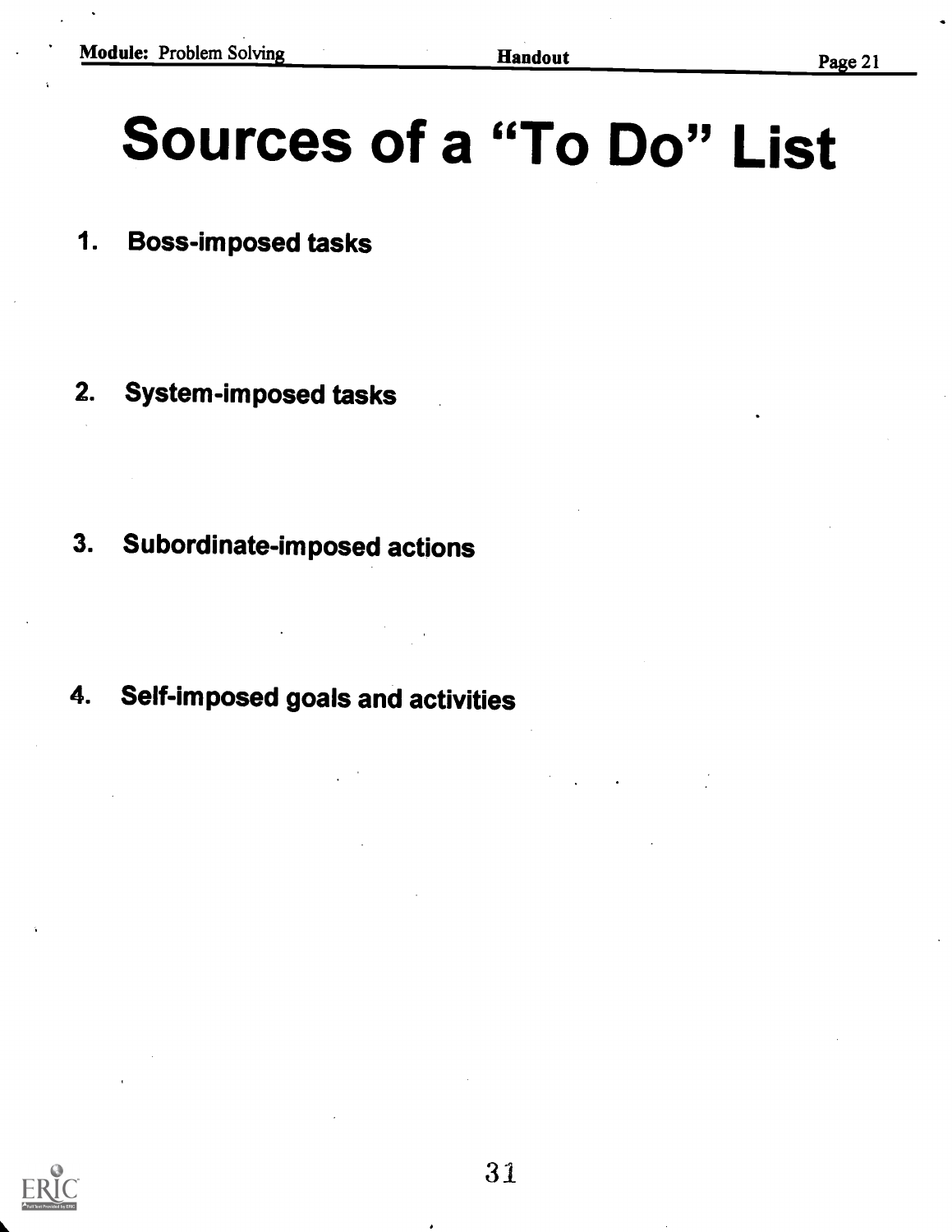# "To Do" List

| Description          | Urgent/Important | Pure Time<br>Estimate |
|----------------------|------------------|-----------------------|
|                      |                  |                       |
|                      |                  |                       |
| $\downarrow$         |                  |                       |
|                      |                  | $\Box$                |
|                      |                  |                       |
|                      |                  |                       |
|                      |                  |                       |
| $\ddot{\phantom{a}}$ |                  |                       |
|                      |                  |                       |
|                      |                  |                       |
|                      |                  |                       |
|                      |                  |                       |
| ×                    |                  |                       |
|                      |                  |                       |
|                      |                  |                       |
|                      |                  |                       |

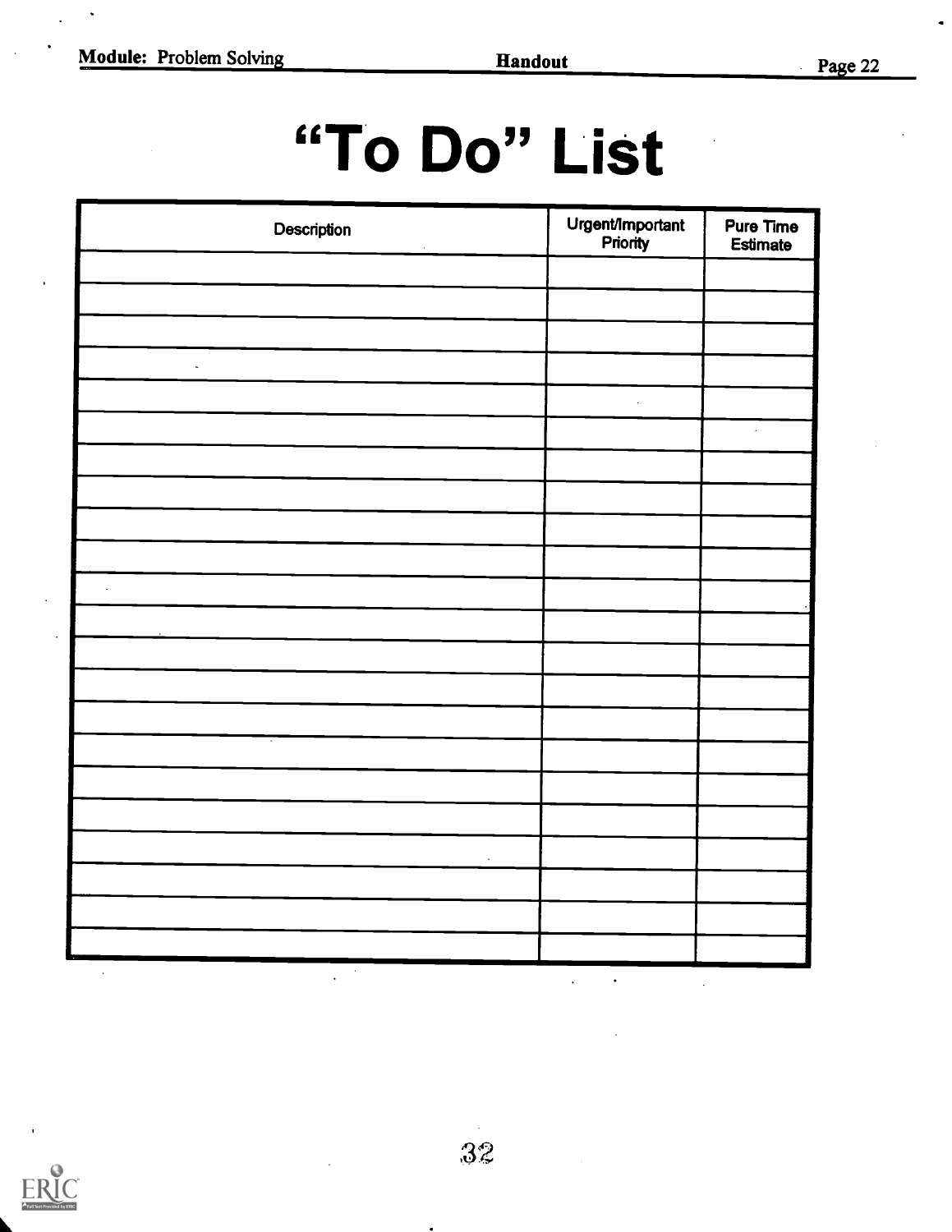# PRIORITY LIST

WEEK

# PRIORITY A: "HAVE-TO-DO"

# PRIORITY B: "OUGHT-TO-DO"

PRIORITY C: "NICE-TO-DO"

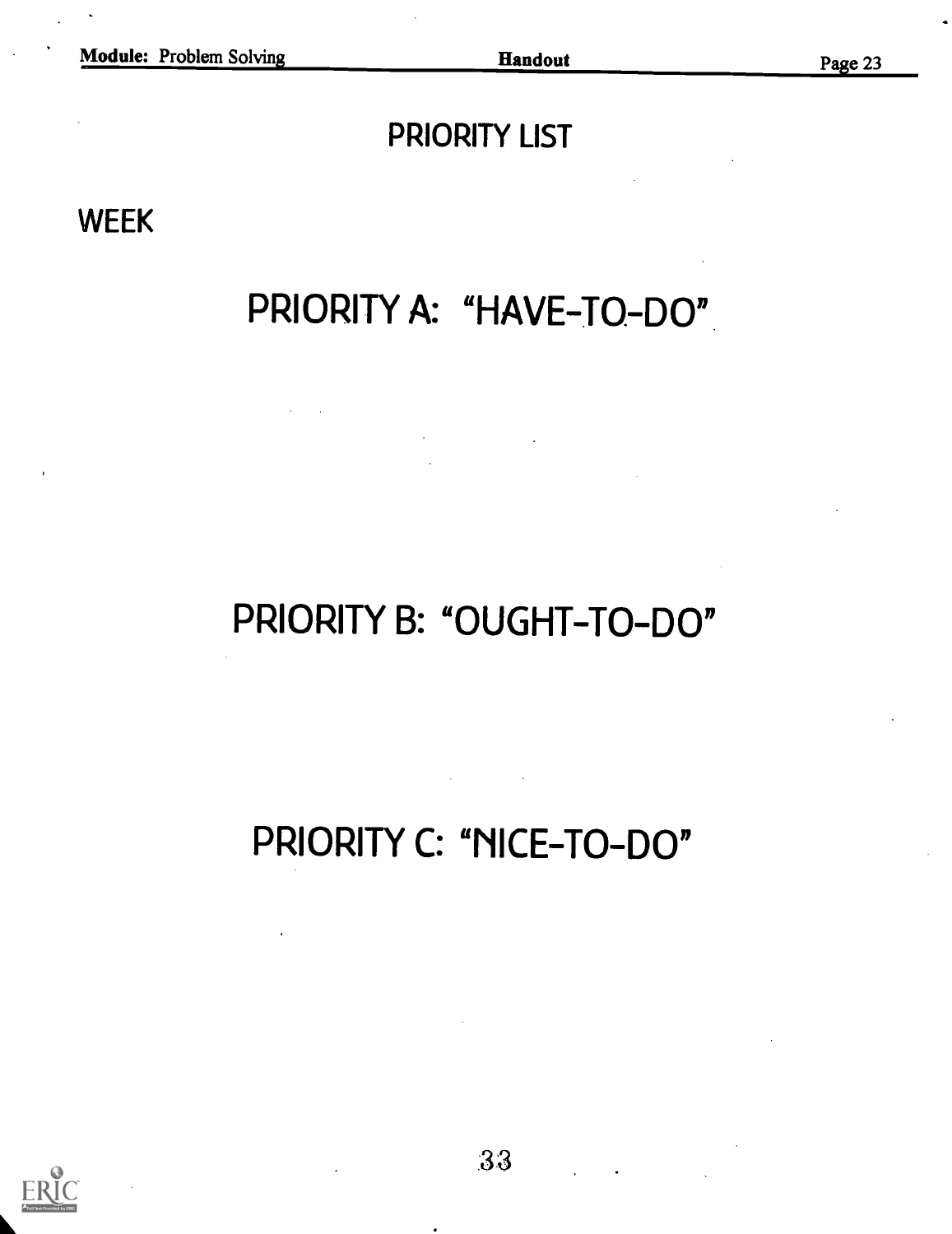$\ddot{\phantom{a}}$ 

 $\ddot{\phantom{a}}$ 

Page 24

 $\ddot{}$ 

 $\ddot{\phantom{1}}$ 

# **TIME LOG**

DATE:

|                 |            |  |  |  | <b>ACTIVITY</b> |  |  | <b>NOTES</b>           |
|-----------------|------------|--|--|--|-----------------|--|--|------------------------|
| <b>TOTAL</b>    |            |  |  |  |                 |  |  |                        |
|                 |            |  |  |  |                 |  |  |                        |
|                 | $\Box$     |  |  |  |                 |  |  |                        |
|                 |            |  |  |  |                 |  |  |                        |
| $7:00 - 7:30$   |            |  |  |  |                 |  |  |                        |
| $7:30 - 8:00$   |            |  |  |  |                 |  |  |                        |
| $8:00 - 8:30$   |            |  |  |  |                 |  |  |                        |
| $8:30 - 9:00$   |            |  |  |  |                 |  |  |                        |
| $9:00 - 9:30$   |            |  |  |  |                 |  |  |                        |
| $9:30 - 10:00$  |            |  |  |  |                 |  |  | $\bullet$<br>$\bullet$ |
| 10:00 - 10:30   |            |  |  |  |                 |  |  |                        |
| $10:30 - 11:00$ |            |  |  |  |                 |  |  |                        |
| $11:00 - 11:30$ |            |  |  |  |                 |  |  |                        |
| 11:30 - 12:00   |            |  |  |  |                 |  |  |                        |
| 12:00 - 12:30   |            |  |  |  |                 |  |  |                        |
| $12:30 - 1:00$  |            |  |  |  |                 |  |  |                        |
| $1:00 - 1:30$   |            |  |  |  |                 |  |  |                        |
| $1:30 - 2:00$   |            |  |  |  |                 |  |  |                        |
| $2:00 - 2:30$   |            |  |  |  |                 |  |  |                        |
| $2:30 - 3:00$   |            |  |  |  |                 |  |  |                        |
| $3:00 - 3:30$   |            |  |  |  |                 |  |  |                        |
| $3:30 - 4:00$   |            |  |  |  |                 |  |  |                        |
| $4:00 - 4:30$   | $\epsilon$ |  |  |  |                 |  |  |                        |
| $4:30 - 5:00$   |            |  |  |  |                 |  |  |                        |
| $5:00 - 5:30$   |            |  |  |  |                 |  |  | $\boldsymbol{\gamma}$  |
| $5:30 - 6:00$   |            |  |  |  |                 |  |  |                        |
| $6:00 - 6:30$   |            |  |  |  |                 |  |  |                        |
| $6:30 - 7:00$   |            |  |  |  |                 |  |  |                        |



 $\bullet$ 

 $\hat{\lambda}_{\mu}$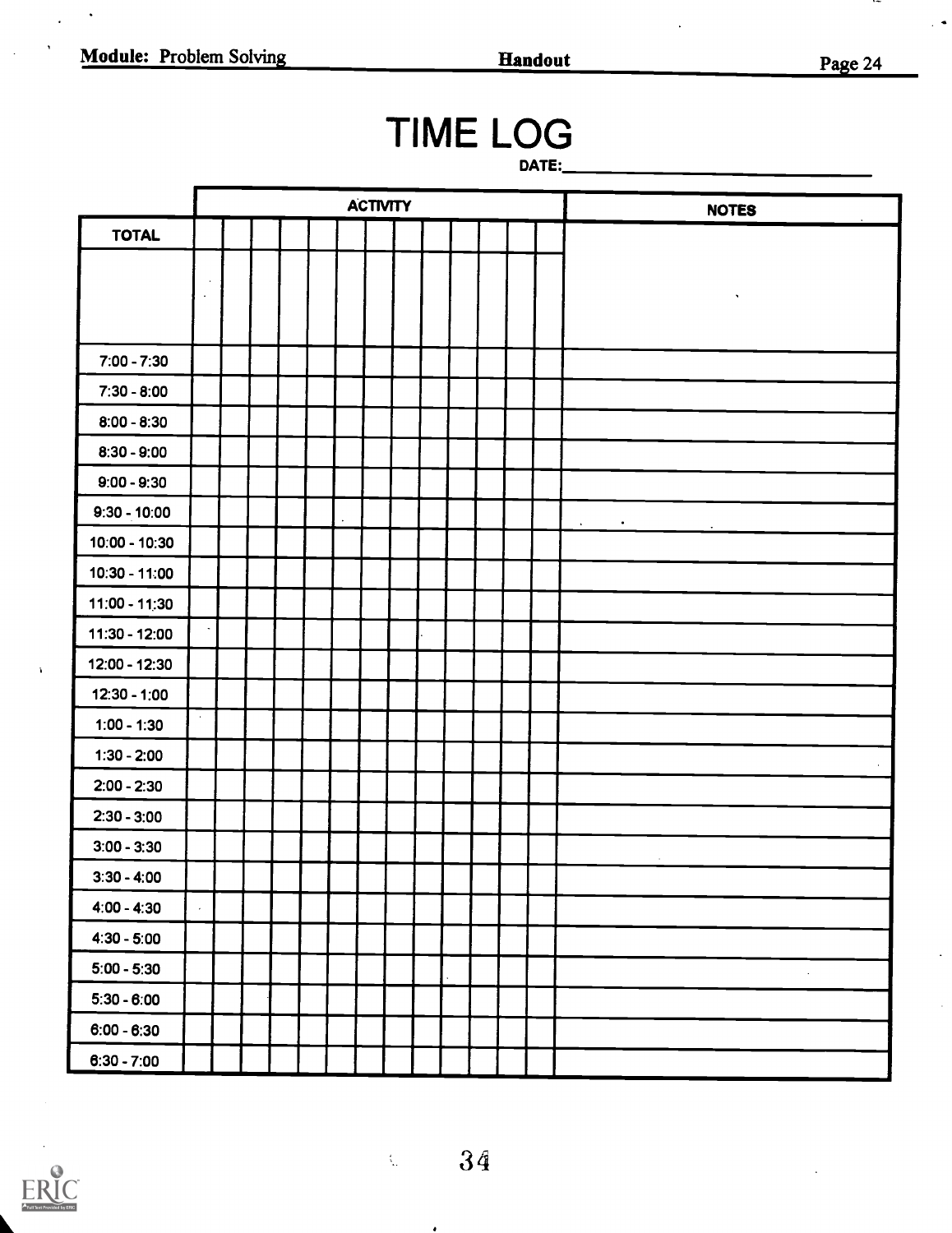# **Overcoming** Procrastination

# Journal technique

Going public

Worst first

Written reminders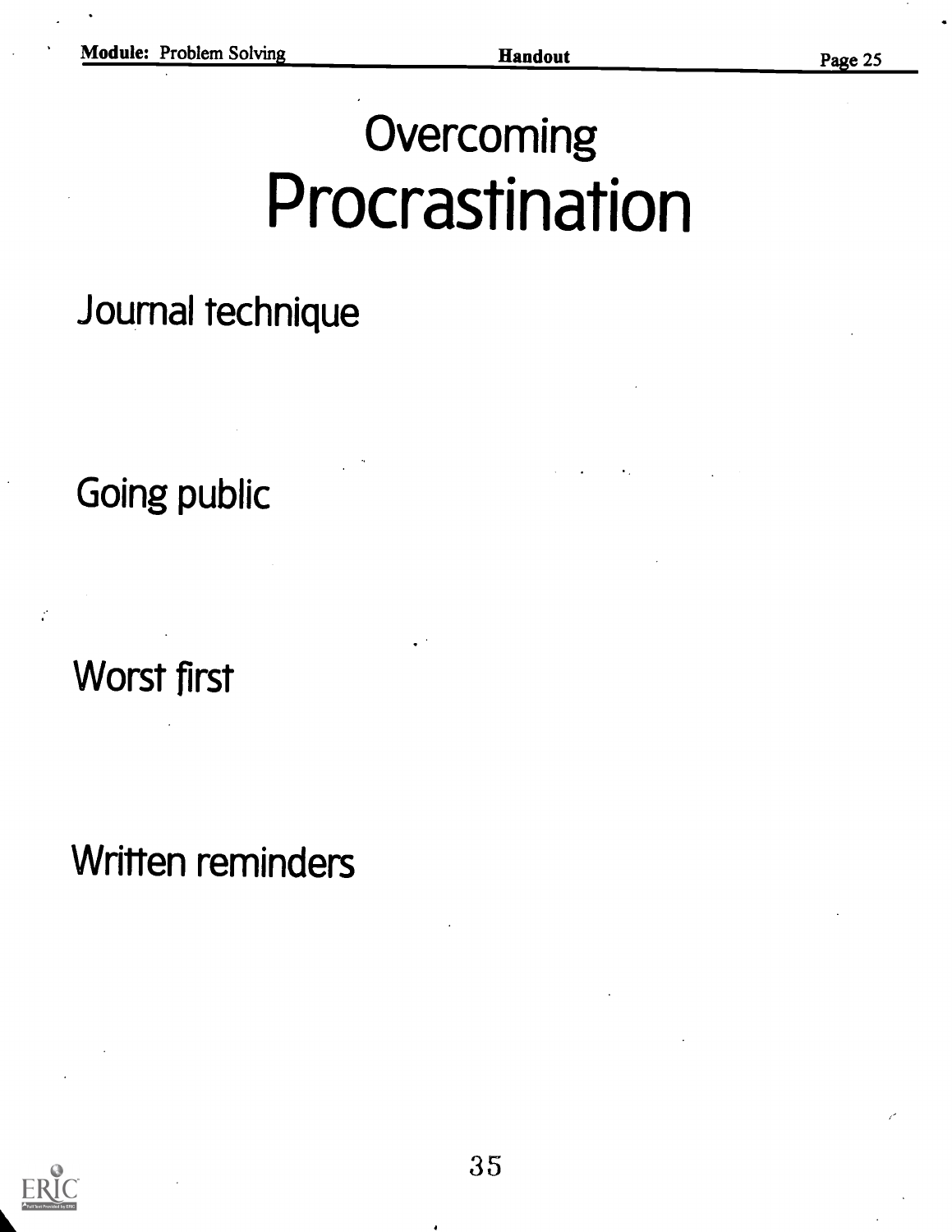# Maintaining Balance in Life





# Self Wealth Leisure

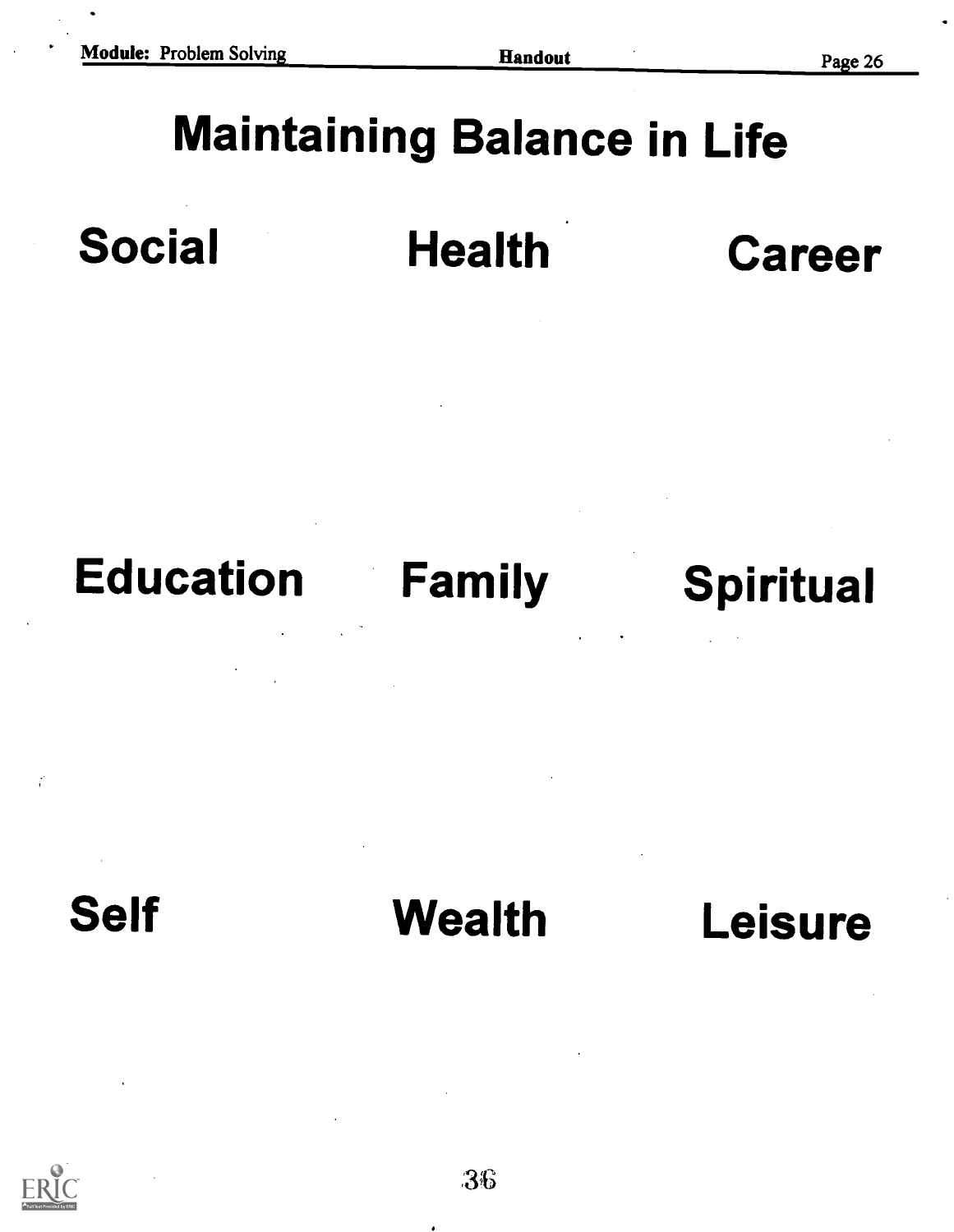# COMMON TIME WASTERS

Self-generated disorganization \* Mail

Procrastination \* Burnout

Inability to say no \* Lack of interest

Gossip \* Coffee Klatch Conversations

Unnecessary perfectionism \* Environmental

Visitors \* Telephone calls

Waiting for someone \* Crisis

Unproductive meetings

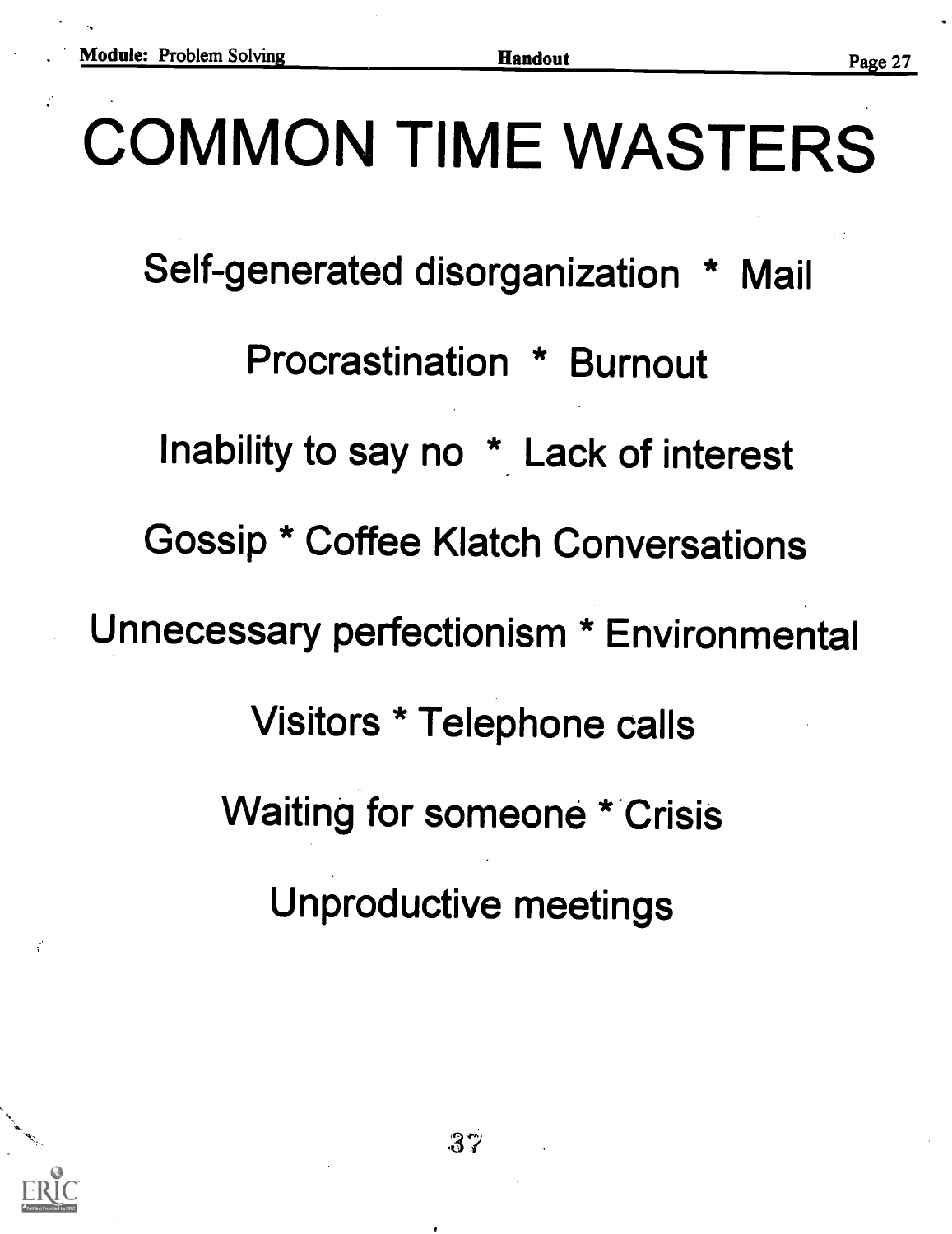$\vec{v}$ 

# **Problem Solving** Review

| <b>NAME</b> | <b>DATE</b>                                                                          |
|-------------|--------------------------------------------------------------------------------------|
|             | 1. Stress can be described as:                                                       |
|             | a. physical strain                                                                   |
|             | b. mental strain                                                                     |
|             | c. emotional strain                                                                  |
|             | d. all of the above                                                                  |
|             | 2. Eustress can be defined as:                                                       |
|             | a. "good" stress                                                                     |
|             | b. "bad" stress                                                                      |
|             | c. "neutral" stress                                                                  |
|             | d. none of the above                                                                 |
|             | 3. Which of the following can help alleviate stress:                                 |
|             | a. inability to reach personal goals                                                 |
|             | b. unsatisfactory human relations                                                    |
|             | c. awareness of limits                                                               |
|             | d. lack of career satisfaction                                                       |
|             | 4. Which of the following personality types is more prone to stress-related illness? |
|             | a. Type A                                                                            |
|             | b. Type B                                                                            |
|             | c. Type C                                                                            |
|             | d. none of the above                                                                 |
|             | 5. Which of the following can cause one to be more vulnerable to stress?             |
|             | a. eating at least one hot, balanced meal per day                                    |
|             | b. drinking four alcoholic drinks per week                                           |
|             | c. smoking a pack of cigarettes a day                                                |
|             | d. both b and c                                                                      |



٠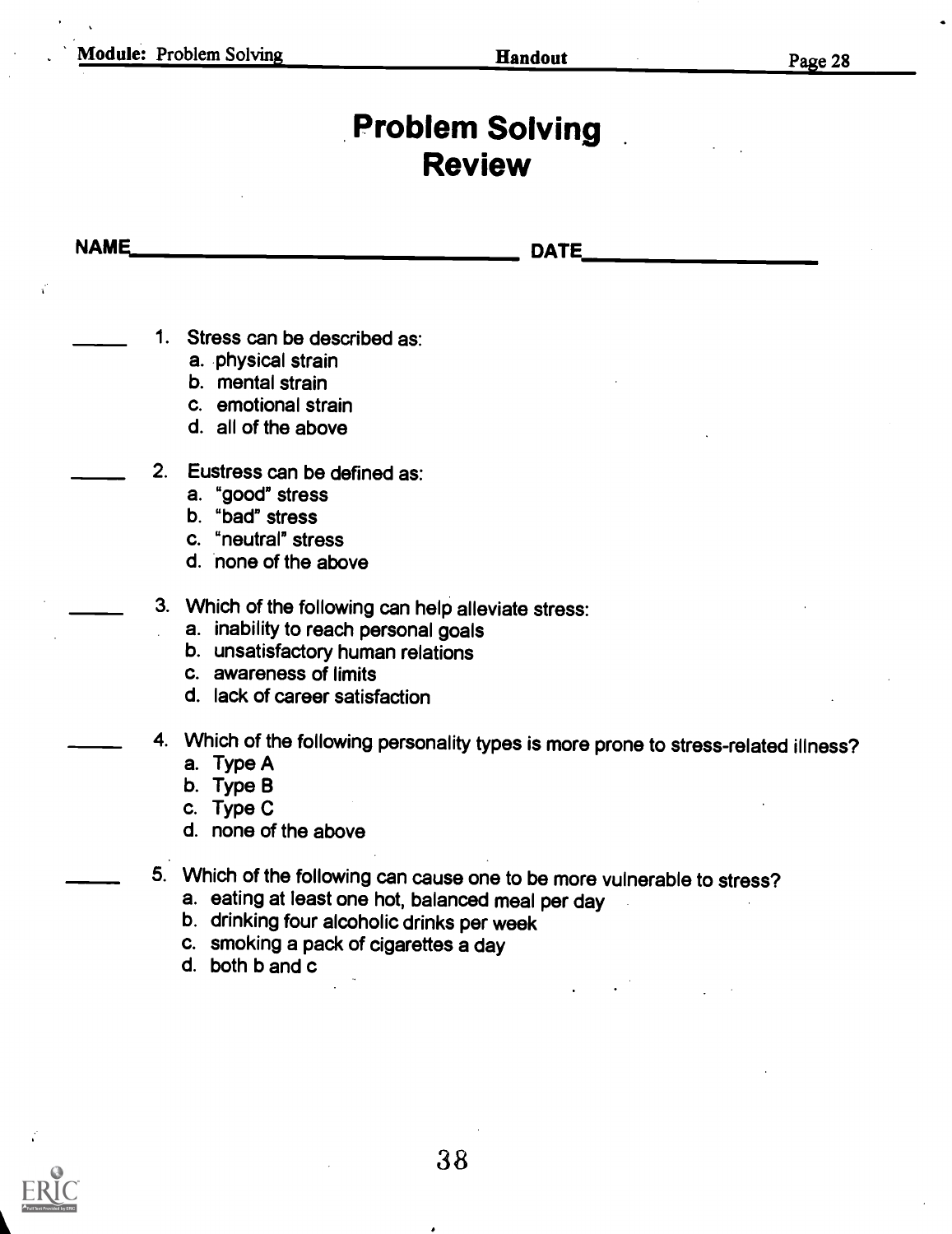- 6. Which of the following are tips for effective time management?
	- a. list and prioritize weekly objectives
	- b. make and prioritize a daily action list
	- c. devote primary attention to high priorities
	- d. all of the above.
- 7. Which of the following is a source for a "to-do" list?
	- a. boss imposed tasks
	- b. system imposed activities
	- c. self imposed goals and activities
	- d. all of the above
- 8. Daily action lists should
	- a. exist independently of lifetime goals
	- b. correlate with 10-year goals
	- c. correlate with 5-year goals
	- d. both b and c
- 9. Which of the following is not a technique for overcoming procrastination? a. going public
	-
	- b. increase planning time
	- c. worst first
	- d. written reminders
- 10. Which of the following is a common time-waster?
	- a. reading while waiting
	- b. consolidating trips
	- c. handling paper once
	- d. self-generated disorganization

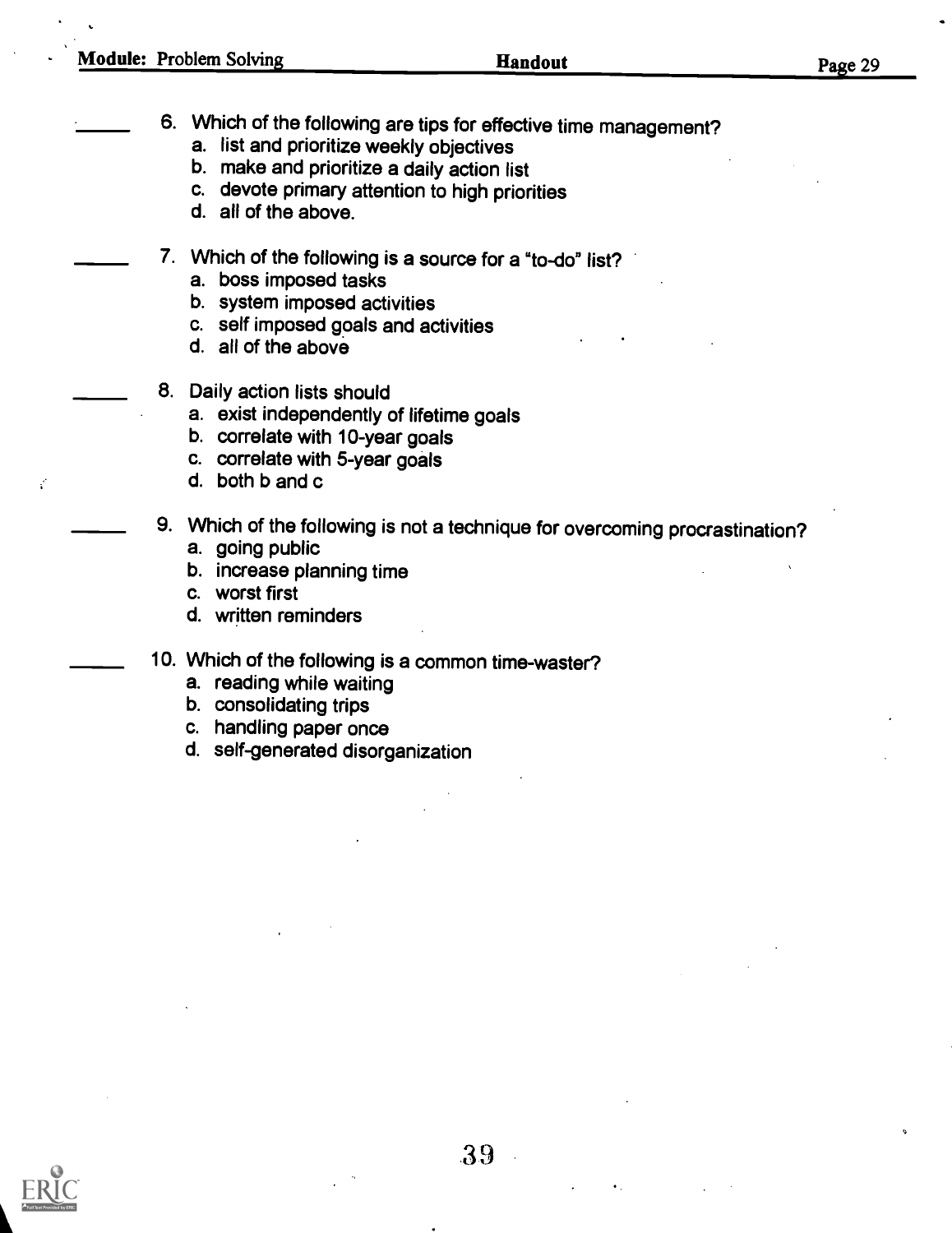$\overline{1}$ 

# Problem Solving Preview/Review Answer Key

1. D 2. A 3. C 4. A 5. C 6. D 7. D 8. D 9. B 10. D

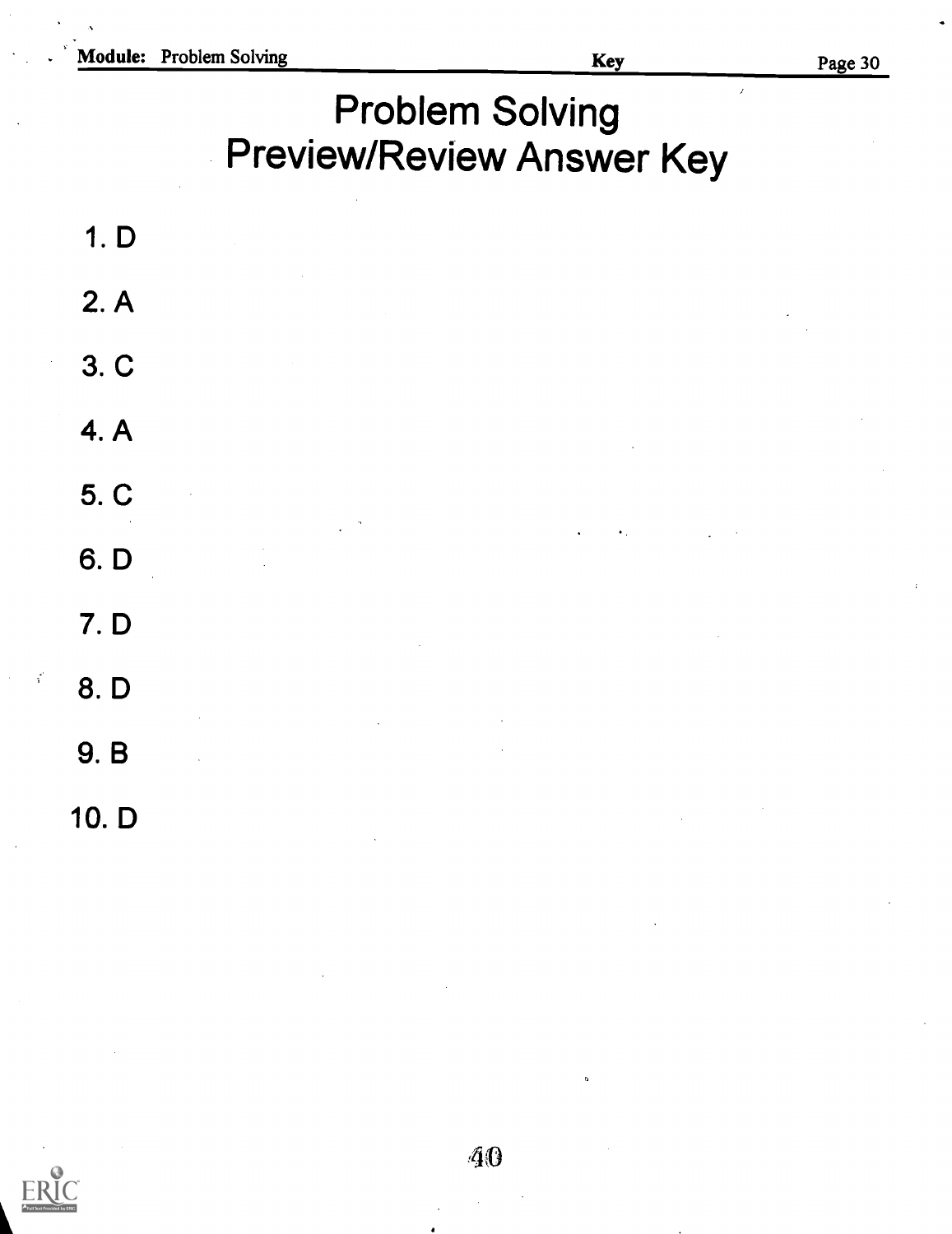| Page 31 |  |  |
|---------|--|--|
|---------|--|--|

| Revised 5/96<br>College: ESJC____ MSTC____<br><b>WORKFORCE 2000 PARTNERSHIP</b><br>Date:<br>$Course\#:\_$<br><b>INDIVIDUAL EDUCATION PLAN</b><br>Level: $\qquad \qquad$ |
|-------------------------------------------------------------------------------------------------------------------------------------------------------------------------|
|                                                                                                                                                                         |
|                                                                                                                                                                         |
|                                                                                                                                                                         |
| Classification: In-State Student ___ Out-of-State Student ___ (State) _____ International Student ___ (Country) ________                                                |
| Mark Only One: Civilian__Active duty__Retired Military__Military dependent____                                                                                          |
| American Pacific Alaskan<br>Race: White__Hispanic__Asian__Black__Indian ___Islander ___Native __Other(Specify)_________________                                         |
| Marital Status: Single ___Married ___Separated ___Divorced ___Widowed                                                                                                   |
| Number of Children Living with You:                                                                                                                                     |
| Employer:__________________________How Long?___________Job Title:___________________________________                                                                    |
| How many hours per week do you work this job?____________Do you have more than one job?__________                                                                       |
| Please rate your ability to perform each of the following activities. (P=Poor, F=Fair, G=Good, E=Excellent):                                                            |
| Read English Understand English Speak English Write English                                                                                                             |
|                                                                                                                                                                         |
| Which of the following are required for your job? (Check all that apply)                                                                                                |
| Read Instructions<br>Speak English Receive Spoken Instruction in English                                                                                                |
| Write English<br>Use Math________ Solve Problems______<br>Team work                                                                                                     |
| What are your vocational goals? Immediate__________________________Long Range_______________________                                                                    |
| Circle the highest grade you completed: 0 1 2 3 4 5 6 7 8 9 10 11 12 GED 13 14 15 16 17 18                                                                              |
|                                                                                                                                                                         |
| What are your educational goals? (Check all that apply)                                                                                                                 |
| Improve skills for current job__________ Improve skills for changing technology/future jobs______                                                                       |
| Improve reading/writing/math_______ Improve problem solving/critical thinking____ Improve speaking/listening                                                            |
|                                                                                                                                                                         |
| How would you like to be contacted? Through supervisor_call at home__Letter__Other_________________                                                                     |

 $\ddot{\cdot}$ 



 $\frac{1}{2}$ 

 $\ddot{\phantom{0}}$ 

 $\sim$   $\sim$ 

 $\ddot{\phantom{a}}$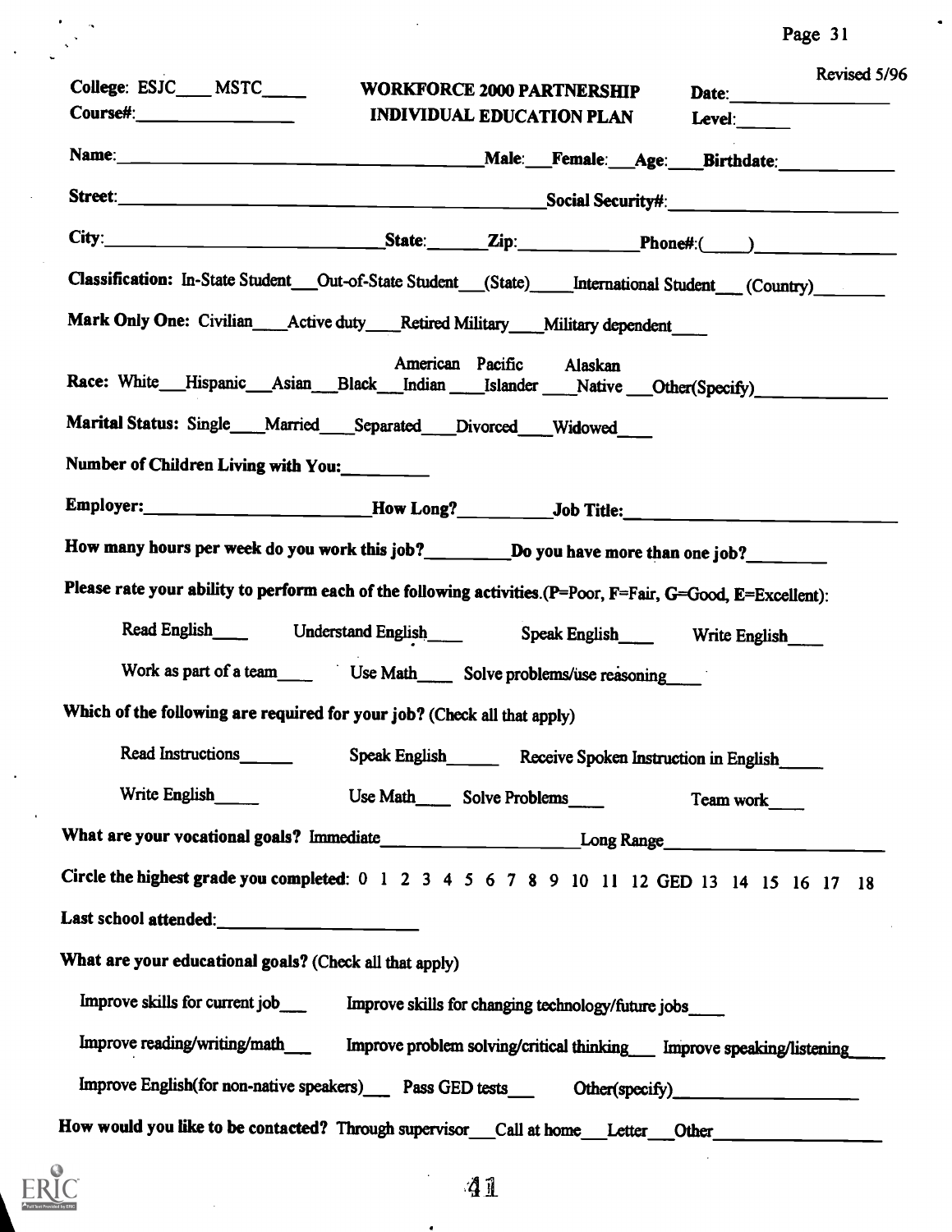| Full Text Provided by ERIC |
|----------------------------|

 $\ddot{\phantom{0}}$ 

 $\ddot{\phantom{a}}$ 

 $\frac{1}{2}$ 

 $\bullet$ 

| Name of Course: Problem Solving<br>Date of Course: |                                                                    |                                                                            |                                                 | <b>Employer:</b><br>Name:     |  |
|----------------------------------------------------|--------------------------------------------------------------------|----------------------------------------------------------------------------|-------------------------------------------------|-------------------------------|--|
|                                                    |                                                                    |                                                                            |                                                 |                               |  |
| GOALS                                              | INSTRUCTIONAL<br>OBJECTIVES                                        | <b>LEARNING</b><br>ACTIVITIES                                              | PREVIEW/REVIEW<br>SCORE                         | EVALUATION<br><b>COMMENTS</b> |  |
| · Improve Skills for<br>current job                | (Motivation)                                                       | Motivational Activity                                                      |                                                 |                               |  |
| · Improve problem<br>solving/critical<br>thinking  | (Assessment)                                                       | Preview                                                                    | $\Join$                                         |                               |  |
|                                                    | distress, and eustress<br>Distinguish stress,                      | Instructor Explanation -- definitions of<br>stress, distress, and eustress |                                                 |                               |  |
|                                                    | and/or uselessness of<br>Verify the legitimacy<br>personal worries | Realization Exercise -- worries                                            |                                                 |                               |  |
|                                                    | stressors and their<br>Identify personal<br>source                 | Self-Evaluation -- personal stressors                                      |                                                 |                               |  |
|                                                    | Recognize techniques<br>for coping with stress                     | Discussion -- dealing with stress                                          |                                                 |                               |  |
|                                                    | Apply time management<br>techniques for stress<br>reduction        | Brainstorm and Evaluation -- weekly<br>activities                          |                                                 |                               |  |
|                                                    |                                                                    | Planning Activity                                                          |                                                 |                               |  |
|                                                    |                                                                    | Discussion -- distractors/habits                                           |                                                 |                               |  |
|                                                    | (Closure)                                                          | Discussion -- effective time management                                    |                                                 |                               |  |
|                                                    | (Review)                                                           | Assessment                                                                 | ×                                               |                               |  |
|                                                    |                                                                    |                                                                            |                                                 |                               |  |
| $\mathbf{q}$<br>Employee Signature                 | Date                                                               | $\hat{\mathbb{X}}$                                                         | <b>BEST COPY AVAILABLE</b> Instructor Signature | $\boldsymbol{43}$             |  |
|                                                    |                                                                    |                                                                            |                                                 |                               |  |
|                                                    |                                                                    |                                                                            |                                                 |                               |  |